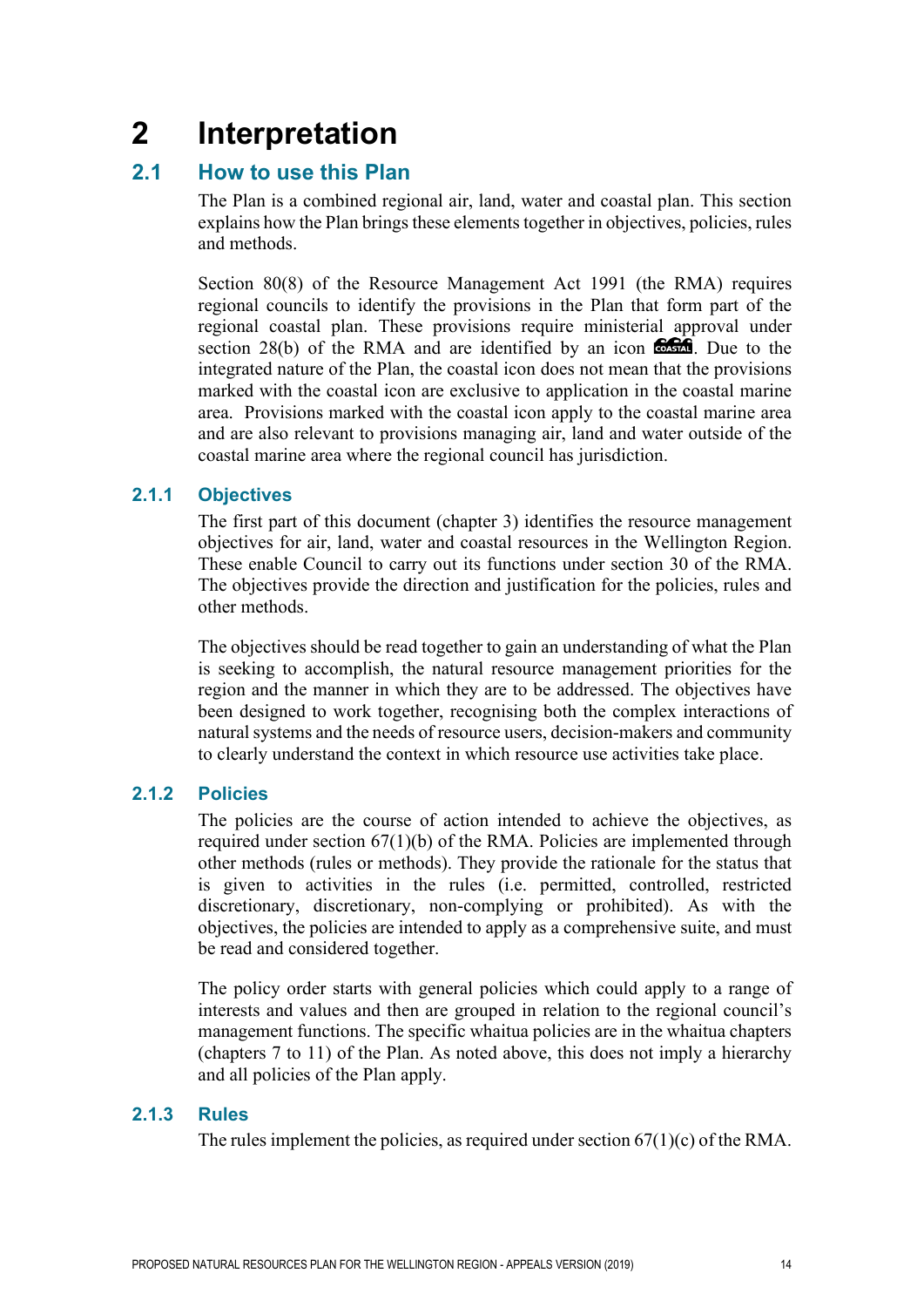The rules have the force and effect of regulations in statute, which means that they are legally binding. They determine whether a person needs to apply for a resource consent or whether the proposed activity is permitted and does not require consent (known as permitted activities). The rules may also make some activities prohibited, which means there can be no resource consent application made for that activity. An activity needs to comply with all relevant rules in the Plan, unless the rule itself states otherwise.

Generally, the Plan does not repeat provisions from national environmental standards or regulations – these must be read in conjunction with the Plan provisions.

- Permitted activities do not require resource consent provided they comply with the specified conditions.
- Controlled activities require resource consent so that specific assessment of identified matters can be undertaken and resource consent conditions imposed to manage the effects of the activity. An application for a controlled activity must be granted.
- Restricted discretionary and discretionary activities may be declined or granted (with or without conditions) depending on the effects of the activity.
- Non-complying activities may be declined or granted (with or without conditions) depending on the effects of the activity. This activity status is often reserved for those activities where the potential adverse effects are great but do not necessarily warrant prohibition.
- Prohibited activities are not appropriate in any circumstance, and no resource consent application may be made for a prohibited activity.

To make it easier to apply for resource consents and to reduce the number of separate resource consents required to undertake any particular activity, the Plan has, where practicable, combined associated activities into one rule. The several permissions which may be required under section 9 and sections 12 to 15B of the RMA are included in one rule for which one application for resource consent can be made. Note that resource consent is not required for land use activities under section 9 of the RMA unless there is a rule in the Plan stating otherwise.

#### **2.1.4 Other methods**

Other methods also implement the policies in the Plan and are complementary to the rules, being a non-regulatory means of achieving the objectives. These methods include the provision of information and guidance, resource investigations and similar programmes.

The non-regulatory other methods are set out in a separate chapter of the Plan (chapter 6) and are referenced throughout the relevant sections of the Plan.

### **2.1.5 Whaitua chapters**

Chapters 7 to 11 contain the whaitua catchment specific provisions. The whaitua catchment boundaries are shown in the introductory chapter. These provisions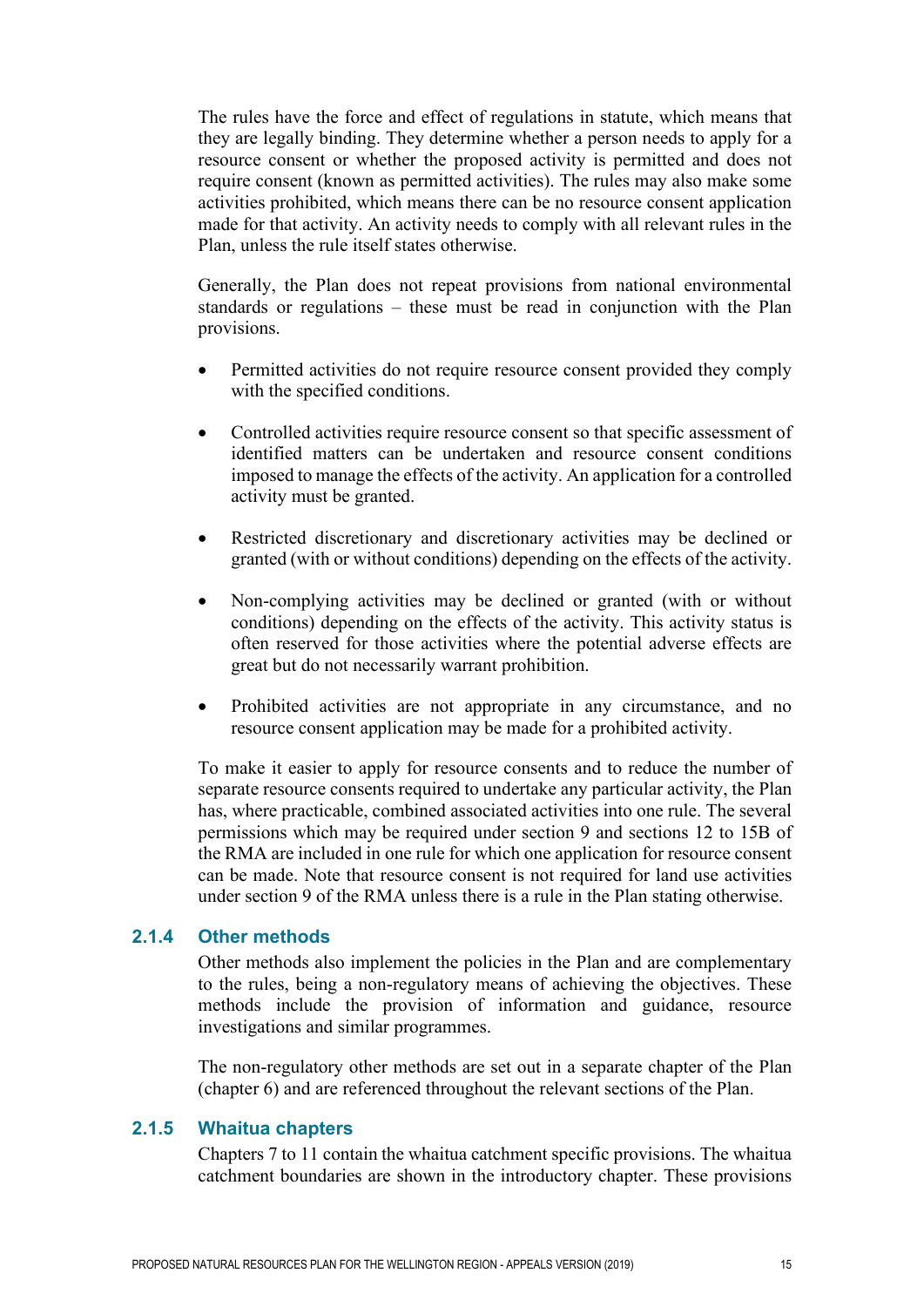will continue to be developed over time and included as plan changes and as variations. These chapters should not be read in isolation and the region-wide provisions in Chapters 2, 3, 4, 5 and 6 still apply.

#### **2.1.6 Definitions, schedules and maps**

The definitions in this chapter, and the schedules and maps at the end of the Plan, provide detailed information, references and links.

The Schedules (chapter 12) are ordered alphabetically except Schedule F1 which names rivers and streams in sub-catchments and therefore is listed from the west of the region to the east.

The maps (chapter 13) are included for indicative purposes only. For a more detailed complete version of the planning maps the online GIS overlay version of the relevant map needs to be consulted. The GIS overlay may include additional detailed information which may have implications on activities in the area concerned and as such, the hard copy map should not be relied on independently. The online version is available on the Wellington Regional Council website at<http://mapping.gw.govt.nz/gwrc/> and can be accessed from the Wellington Regional Council offices or public library.

There are instructions on how to use the GIS overlay on the Wellington Regional Council's website. For convenience, each site has a label on the GIS overlay which links back to the relevant schedule.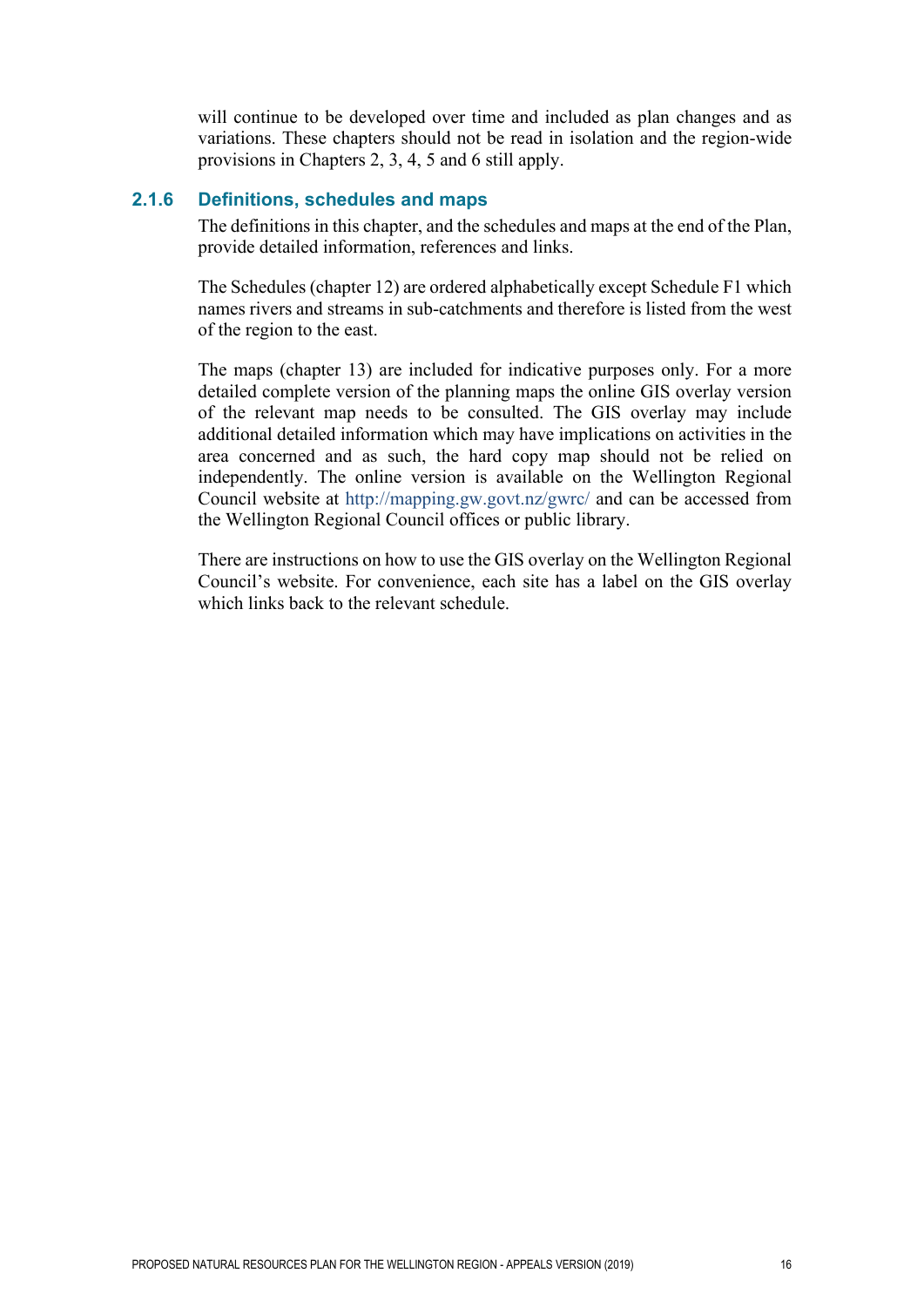# **2.2 Definitions**

COASTAL

Definitions have the same meaning in the singular and plural.

Words that are defined as they are in the Regional Policy Statement for the Wellington region have an asterisk  $*$  after the definition term.

Words defined in the Resource Management Act 1991 are not repeated.

Throughout the Plan reference is made to Ruamāhanga, Kāpiti and Ōtaki, the spelling of which has been agreed through consultation with local iwi. It is acknowledged that these are not the official names for these areas as listed in the New Zealand Gazetteer of Place Names which are Ruamahanga, Kapiti and Otaki respectively.

| <b>Active beach</b><br>(coastal marine<br>area) | The area from the crest of either the foredune or, top of a storm berm or, an erosion scarp or,<br>from the toe of a cliff or, an artificial embankment or, a seawall/revetment, out to the limit of<br>wave breaking. It includes the dry backshore, the intermittently wet and dry foreshore and the<br>subtidal nearshore seabed below mean low water springs. The active beach experiences<br>change on a daily, weekly, monthly and inter-annual basis as a result of coastal processes<br>including tides, nearshore currents, wave breaking and run up, sediment transport by wind,<br>waves, fluvial and nearshore currents, erosion and accretion, and biological activity. |
|-------------------------------------------------|--------------------------------------------------------------------------------------------------------------------------------------------------------------------------------------------------------------------------------------------------------------------------------------------------------------------------------------------------------------------------------------------------------------------------------------------------------------------------------------------------------------------------------------------------------------------------------------------------------------------------------------------------------------------------------------|
| <b>Active bed (rivers</b><br>and streams)       | For the purpose of determining stream width of permanently or intermittently flowing rivers<br>and streams in Category 2 surface water bodies, the active bed is the area that is subject<br>to at least frequent flows and is predominately un-vegetated and made up of silt, sand,<br>gravel, boulders or similar material.<br>Floodplain<br><b>Active Bed</b><br>Terrestrial<br>Vegetation<br>෮෯෮෨෨෨෧෮<br>Water                                                                                                                                                                                                                                                                   |
| <b>Actively growing</b><br>vegetation           | Vegetation that is not dormant and is uptaking moisture and nutrients. This will occur during<br>the growing season, which is defined as when potential evapotranspiration exceeds 1 mm/d<br>for a period of at least one week without ground frosts occurring. Ground cover of vegetation<br>should be greater than 80% unless specifically targeting vine or row crops.                                                                                                                                                                                                                                                                                                            |
| Agrichemical                                    | Any substance, whether inorganic or organic, human-made or naturally occurring, modified or<br>in its original state, that is used in agriculture, horticulture or related activity to eradicate,<br>modify or control flora and fauna. It excludes fertilisers, vertebrate pest control products,<br>ethylene dibromide, ethylene oxide, methyl bromide, hydrogen cyanide, phosphine or<br>chloropicrin and oral nutrition compounds.                                                                                                                                                                                                                                               |
| <b>Allocation amount</b>                        | The calculated amount of water available for allocation listed in Tables 7.3-7.5, Tables 8.2<br>and 8.3 and Tables 10.2 and 10.3.                                                                                                                                                                                                                                                                                                                                                                                                                                                                                                                                                    |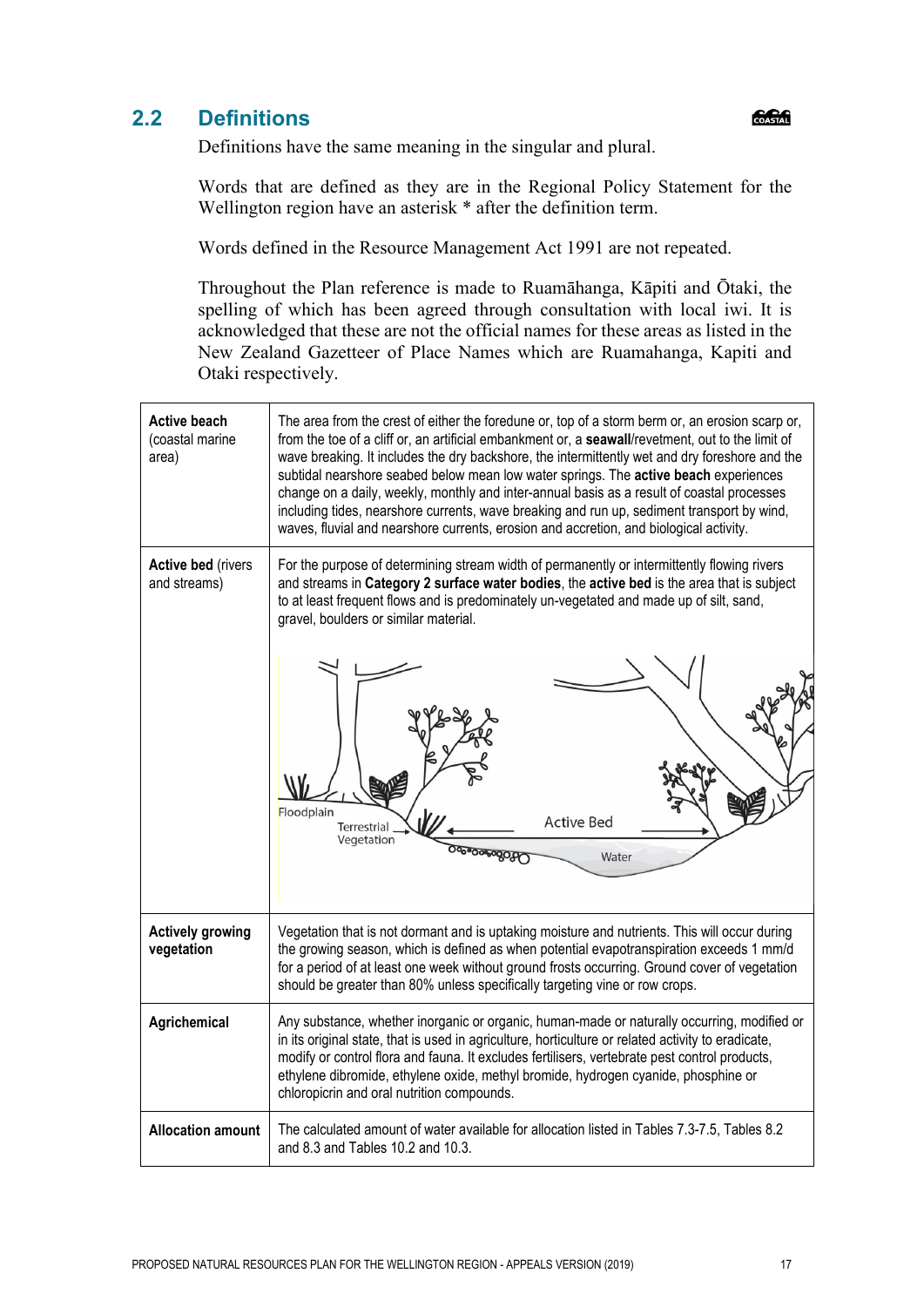| <b>Ambient air</b>                                       | Ambient air means the air outside building and structures. This does not include indoor air, air<br>in the workplace, or contaminated air discharges from a source.                                                                                                                                                                                                                                                                                                                                                                  |
|----------------------------------------------------------|--------------------------------------------------------------------------------------------------------------------------------------------------------------------------------------------------------------------------------------------------------------------------------------------------------------------------------------------------------------------------------------------------------------------------------------------------------------------------------------------------------------------------------------|
| <b>Ancillary culvert</b><br>structure                    | Means components attached to a culvert to protect against erosion, scour, or as means to<br>direct flow, such as wingwalls, headwalls, or aprons.                                                                                                                                                                                                                                                                                                                                                                                    |
| <b>Animal effluent</b>                                   | A slurry of faeces and urine from animals other than humans, including associated process<br>water, washdown water, contaminants and sludge but excluding solid animal waste.                                                                                                                                                                                                                                                                                                                                                        |
| <b>Anti-fouling</b><br>coating                           | A coating applied to submerged surfaces to prevent or reduce accumulation of biofouling.<br>Common types of anti-fouling coating are described in Appendix 2 of the Anti-fouling and<br>in-water cleaning guidelines (June 2013) for Australia and New Zealand.                                                                                                                                                                                                                                                                      |
| <b>Aquatic</b><br>ecosystem health                       | The degree to which an aquatic ecosystem is able to sustain its ecological structure,<br>processes, functions, and resilience within its range of natural variability.                                                                                                                                                                                                                                                                                                                                                               |
| <b>Aquifer</b>                                           | A permeable layer of rock, sand, or earth that contains water or allows water to pass through<br>it.                                                                                                                                                                                                                                                                                                                                                                                                                                 |
| Beach<br>recontouring<br>(beds of rivers)                | The movement of in-situ natural river beach sediments (including gravel, rock, sand) on a<br>river beach (part of the bed of the river not covered by water) to remove obstructions to flow<br>or to move material to protect an eroding bank edge and includes beach ripping to loosen the<br>upper surface (armour) layer of the beach to encourage gravel movement.                                                                                                                                                               |
| <b>Beach</b><br>recontouring<br>(coastal marine<br>area) | The redistribution (using hand and/or mechanical methods) of in-situ, natural beach<br>sediments in order to reshape the beach profile for hazards management, beach or dune<br>restoration and may involve the reshaping of an erosion scarp to reduce its gradient.                                                                                                                                                                                                                                                                |
| <b>Biodiversity</b><br>compensation                      | biodiversity compensation means a measurable positive environmental outcome resulting<br>from actions that are designed to compensate for residual adverse biodiversity effects. The<br>principles to be applied when proposing and considering biodiversity compensation are<br>provided in Schedule G3 (biodiversity compensation).                                                                                                                                                                                                |
| <b>Biodiversity</b><br>mitigation                        | Mitigation is the abatement (lessening or repair) of the adverse effects of an activity,<br>undertaken in direct response to, and at the same location as, that activity, designed and<br>implemented in accordance with principles set out in Schedule G1.                                                                                                                                                                                                                                                                          |
| <b>Biodiversity offset</b>                               | A measurable positive environmental outcome resulting from actions designed to redress the<br>residual adverse effects on biodiversity arising from activities after appropriate avoidance,<br>minimisation, and remediation measures have been applied. The goal of a biodiversity<br>offset-is to achieve no net loss, and preferably a net gain, of indigenous biodiversity values.<br>The principles to be applied when proposing and considering biodiversity offsets are<br>provided in Schedule G2 (biodiversity offsetting). |
| <b>Biofouling</b>                                        | Accumulation of aquatic organisms (micro-organisms, plants and materials) on surfaces and<br>structures immersed in or exposed to the aquatic environment.                                                                                                                                                                                                                                                                                                                                                                           |
| <b>Biogas</b>                                            | A gas produced during the breakdown of biological matter.                                                                                                                                                                                                                                                                                                                                                                                                                                                                            |
| <b>Biosolids</b>                                         | Wastewater sludge derived from a wastewater treatment plant that has been treated and/or<br>made stable to the extent that it is able to be safely handled.                                                                                                                                                                                                                                                                                                                                                                          |
| <b>Bore</b>                                              | A structure or hole in the ground constructed for the purpose of:                                                                                                                                                                                                                                                                                                                                                                                                                                                                    |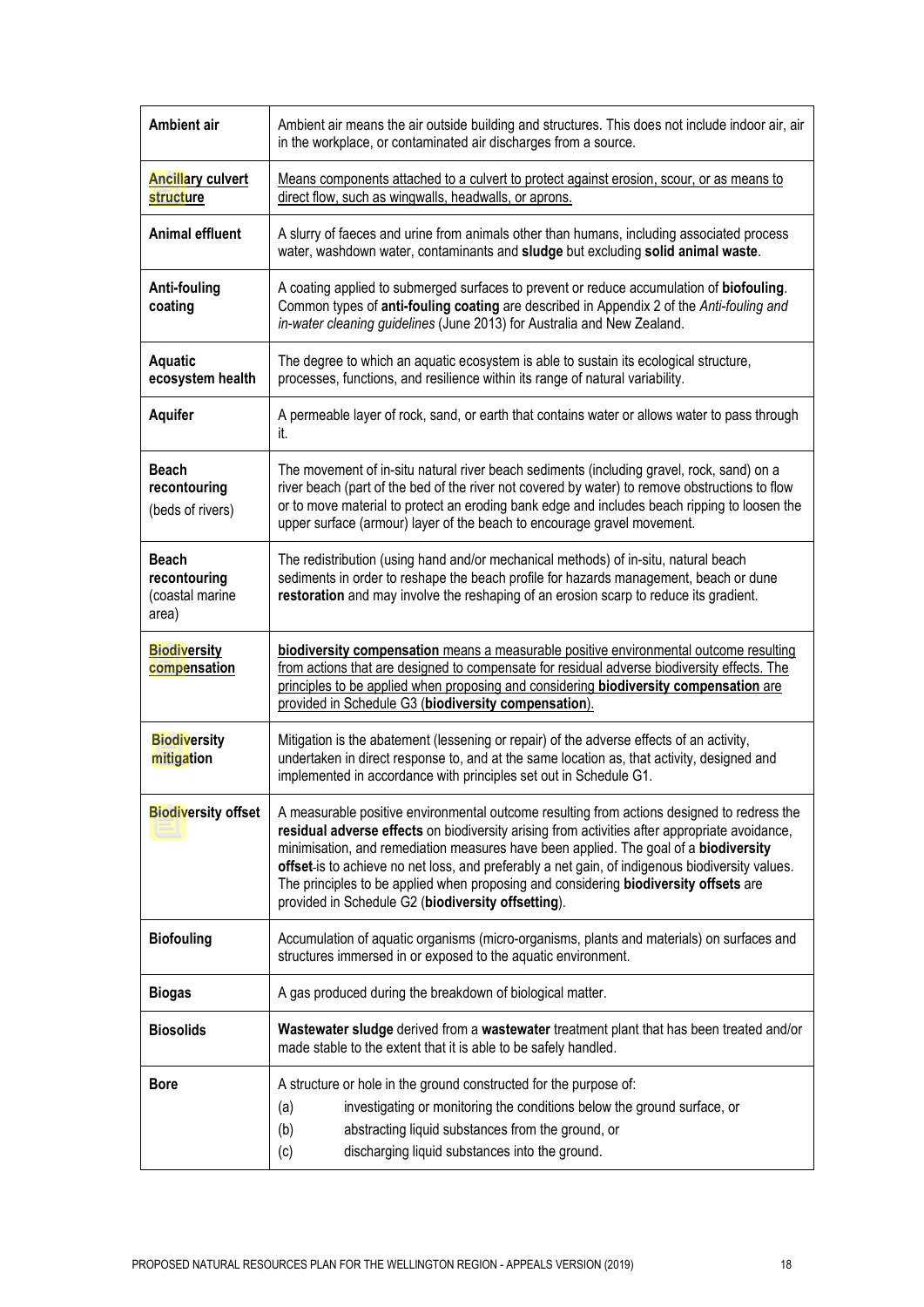| <b>Break-feeding</b>                                                         | Livestock in a paddock where access to pasture or forage in a section of the paddock is<br>controlled by the frequent movement of-a temporary fence or other method to contain the<br>livestock.                                                                                                                                                                                                                                                                                                                                                                                                                                                                                                                                                                                                                                                          |
|------------------------------------------------------------------------------|-----------------------------------------------------------------------------------------------------------------------------------------------------------------------------------------------------------------------------------------------------------------------------------------------------------------------------------------------------------------------------------------------------------------------------------------------------------------------------------------------------------------------------------------------------------------------------------------------------------------------------------------------------------------------------------------------------------------------------------------------------------------------------------------------------------------------------------------------------------|
| <b>Bulk solid</b><br>material                                                | Means materials consisting of, or including, fragments that could be discharged as dust or<br>particulate. These materials include but are not limited to: gravel, quarried rock, quarry<br>overburden, fertiliser, coal, flour, rock aggregate, grains, compost and woodchip.                                                                                                                                                                                                                                                                                                                                                                                                                                                                                                                                                                            |
| <b>Catchment based</b><br>flood and erosion<br>risk management<br>activities | Structures built, controlled or maintained by a local authority and/or any activities undertaken<br>associated activities for the purpose of protecting the community from flood or erosion hazard<br>risk in accordance with a river management scheme or flood plain-floodplain management<br>plan or a vegetation and sediment removal management plan.                                                                                                                                                                                                                                                                                                                                                                                                                                                                                                |
| <b>Catchment</b><br>management<br>sub-unit                                   | The water bodies (rivers, Lake Wairarapa or groundwater) in each catchment management<br>sub-unit row of Tables 7.3-7.5 (Ruamāhanga Whaitua).                                                                                                                                                                                                                                                                                                                                                                                                                                                                                                                                                                                                                                                                                                             |
| <b>Catchment</b><br>management unit                                          | The water bodies (rivers, Lake Wairarapa or groundwater) in:<br>Tables 8.2-8.3 (Wellington Harbour and Hutt Valley Whaitua); and<br>(a)<br>Tables 10.2-10.3 (Kāpiti Coast Whaitua), and<br>(b)<br>Each catchment management unit row of Tables 7.3-7.5 (Ruamāhanga<br>(c)<br>Whaitua).                                                                                                                                                                                                                                                                                                                                                                                                                                                                                                                                                                    |
| Category 1<br>surface water<br>body                                          | Category 1 surface water body includes, and is limited to the following parts of a surface<br>water body or the coastal marine area:<br>outstanding water bodies identified in Schedule A (outstanding water bodies), and<br>(a)<br>sites with significant mana whenua values identified in Schedule C (mana<br>(b)<br>whenua), and<br>inanga spawning habitat identified in Schedule F1b (inanga spawning habitats),<br>(c)<br>and<br>habitats for indigenous birds in rivers identified in Schedule F2a (birds-rivers), and<br>(d)<br>significant natural wetlands identified in Schedule F3 (identified significant<br>(e)<br>natural wetlands), and<br>estuaries identified in Schedule F4 (coastal sites), and<br>(f)<br>within 1,000m upstream of a surface water abstraction site for a community<br>(g)<br>drinking water supply shown on Map 26. |
| <b>Category 2</b><br>surface water<br>body                                   | Category 2 surface water body includes, and is limited to limited to the following parts of a<br>surface water body or the coastal marine area:<br>estuaries other than those identified in Schedule F4 (coastal sites), and<br>(a)<br>(b)<br>within the mapped lowland areas shown on Map 29, rivers that have an active<br>bed width of 1m or wider, and drains greater than 1m wide, and water races,<br>and any<br>(i)<br>Schedule F1 river,<br>(ii)<br>other rivers that have an active bed width of 1m or wider, and<br>(iii) water races, and<br>rivers and streams important to trout spawning habitat identified in Schedule I<br>(c)<br>(trout habitat), and<br>natural lakes,<br>(d)<br>but excludes any part of a surface water body or the coastal marine area that meets the<br>definition of a Category 1 surface water body.              |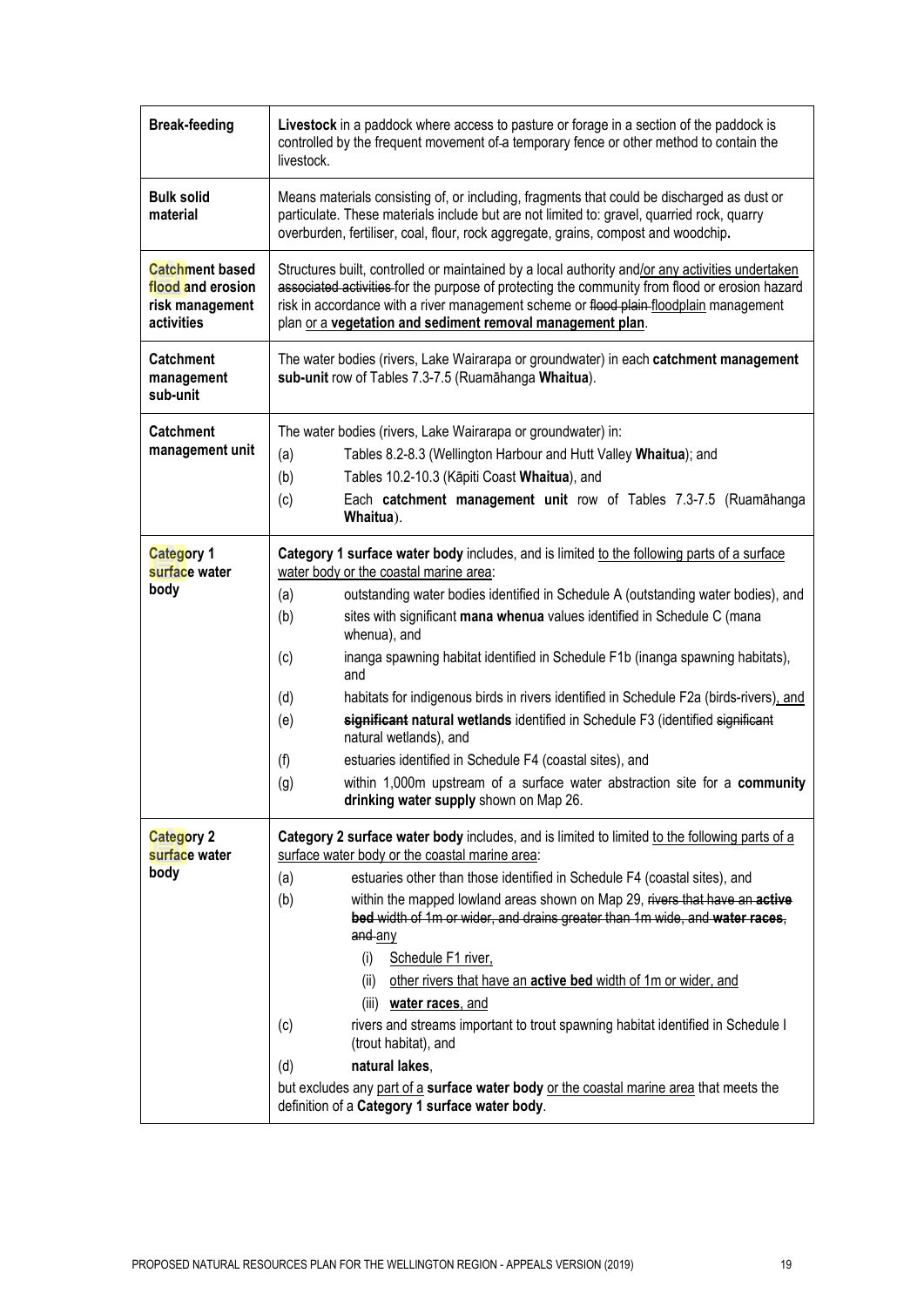| <b>Category A</b><br>groundwater                         | Groundwater described as Category A groundwater in Table 4.1.                                                                                                                                                                                                                                                                                                                                                                                                                                                                                                                                                    |
|----------------------------------------------------------|------------------------------------------------------------------------------------------------------------------------------------------------------------------------------------------------------------------------------------------------------------------------------------------------------------------------------------------------------------------------------------------------------------------------------------------------------------------------------------------------------------------------------------------------------------------------------------------------------------------|
| <b>Category B</b><br>groundwater                         | Groundwater described as Category B groundwater in Table 4.1.                                                                                                                                                                                                                                                                                                                                                                                                                                                                                                                                                    |
| <b>Category B</b><br>groundwater<br>(stream depletion)   | The stream depletion portion of Category B groundwater described in Table 4.1 Category B<br>groundwater Allocation (i) and (ii)                                                                                                                                                                                                                                                                                                                                                                                                                                                                                  |
| <b>Category C</b><br>groundwater                         | Groundwater described as Category C groundwater in Table 4.1.                                                                                                                                                                                                                                                                                                                                                                                                                                                                                                                                                    |
| <b>Cleanfill material</b>                                | Material that when buried will have no adverse effect on people or the environment; includes<br>virgin natural materials such as clay, soil and rock, and other inert materials such as concrete<br>or brick that are free of:                                                                                                                                                                                                                                                                                                                                                                                   |
|                                                          | combustible, putrescible, degradable or leachable components, and<br>(a)                                                                                                                                                                                                                                                                                                                                                                                                                                                                                                                                         |
|                                                          | hazardous substances, and<br>(b)                                                                                                                                                                                                                                                                                                                                                                                                                                                                                                                                                                                 |
|                                                          | (c)<br>products or materials derived from hazardous waste treatment, hazardous waste<br>stabilisation or hazardous waste disposal practices, and                                                                                                                                                                                                                                                                                                                                                                                                                                                                 |
|                                                          | materials that may present a risk to human health, and<br>(d)                                                                                                                                                                                                                                                                                                                                                                                                                                                                                                                                                    |
|                                                          | (e)<br>liquid waste.                                                                                                                                                                                                                                                                                                                                                                                                                                                                                                                                                                                             |
| Coastal<br>restoration plan                              | A programme designed to return or restore a coastal environment into as natural a state as<br>possible, with the aim of allowing the coastal environment and/or active beach to function as<br>a natural system, operating by natural coastal processes with minimal interference from<br>human activities. Can involve all or some of the following activities, removal of exotic flora<br>and fauna, removal of hard structures, rock, rubble or other introduced materials, beach re-<br>nourishment (sand or gravel), dune or beach recontouring, re-introduction or enhancement<br>of native plant species. |
| <b>Commercial Port</b><br>Area                           | The areas shown on Map 32, Map 33 and Map 34.                                                                                                                                                                                                                                                                                                                                                                                                                                                                                                                                                                    |
| <b>Common marine</b><br>and coastal area                 | The marine and coastal area other than<br>specified freehold land located in that area; and<br>(a)<br>any area that is owned by the Crown and has the status of any of the following<br>(b)<br>kinds:<br>(i)<br>a conservation area within the meaning of section $2(1)$ of the<br>Conservation Act 1987, and<br>a national park within the meaning of section 2 of the National Parks<br>(ii)<br>Act 1980, and<br>(iii)<br>a reserve within the meaning of section 2(1) of the Reserves Act<br>1977, and<br>the bed of Te Whaanga Lagoon in the Chatham Islands.<br>(c)                                         |
| Community<br>drinking water<br>supply                    | A drinking-water supply that is recorded in the drinking-water register maintained by the Chief<br>Executive of the Ministry of Health (the Director-General) under section 69J of the Health Act<br>1956 that provides no fewer than 501 people with drinking water for not less than 60 days<br>each calendar year.                                                                                                                                                                                                                                                                                            |
| Community<br>drinking water<br>supply protection<br>area | The area surrounding a community drinking water supply as shown on Map 26 and Map<br>27a, Map 27b and Map 27c. The community drinking water supply abstraction points are<br>also identified in Schedule M1 (surface water supplies) and Schedule M2 (groundwater<br>supplies).                                                                                                                                                                                                                                                                                                                                  |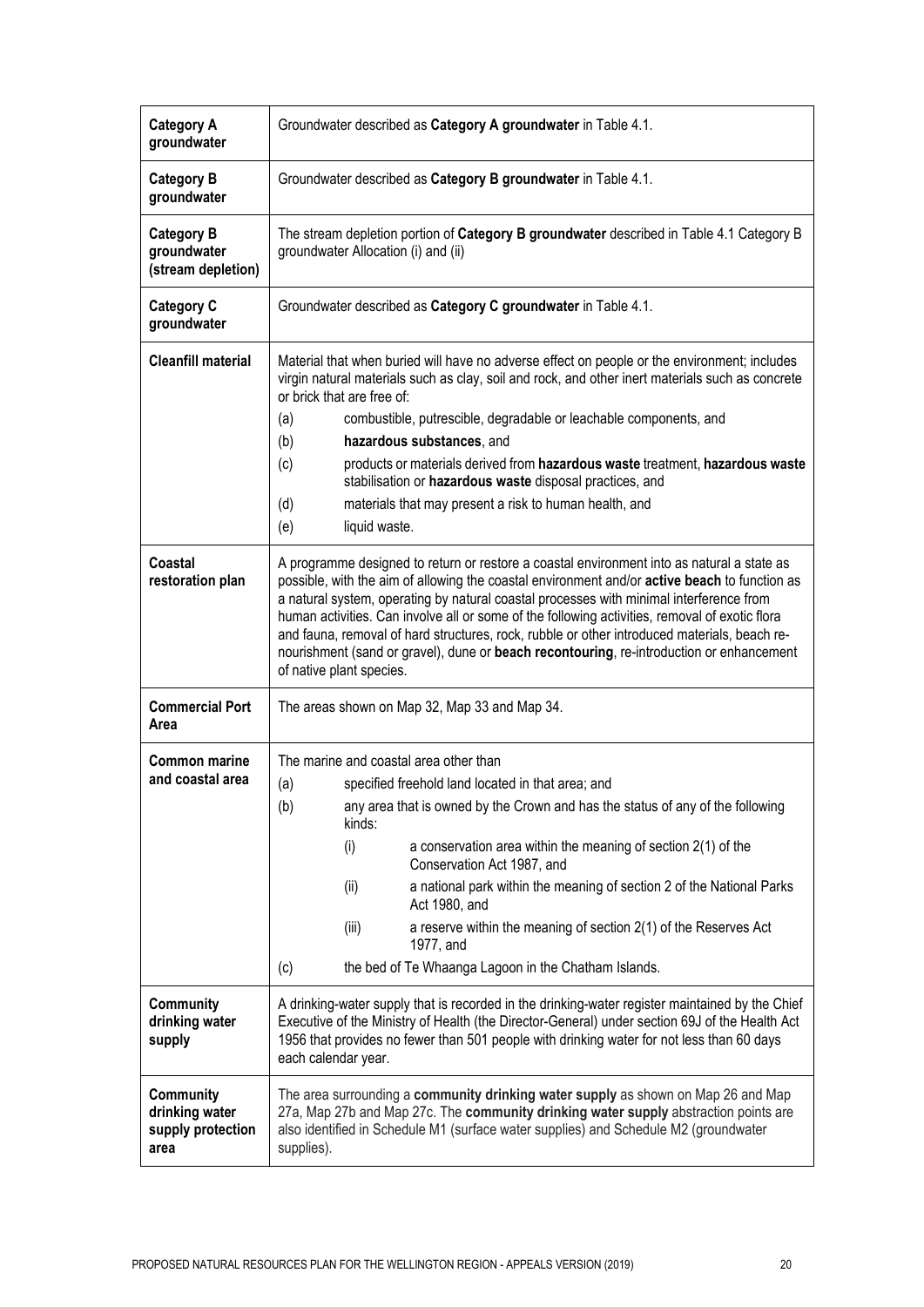| Compost                               | Any combination of solid or semi-solid vegetable and animal waste that has fully decomposed<br>and matured to a stable product. For the purposes of the Plan, compost does not contain<br>human sewage.                                                                                                                                                                                                                                                                                                                                                                                                                                                                                                                                                                                                                           |
|---------------------------------------|-----------------------------------------------------------------------------------------------------------------------------------------------------------------------------------------------------------------------------------------------------------------------------------------------------------------------------------------------------------------------------------------------------------------------------------------------------------------------------------------------------------------------------------------------------------------------------------------------------------------------------------------------------------------------------------------------------------------------------------------------------------------------------------------------------------------------------------|
| <b>Composting toilet</b>              | A sanitation system (also known as waterless compost toilet systems) which combines<br>human waste with sawdust, peat or other organic material to support aerobic processing in a<br>controlled manner.                                                                                                                                                                                                                                                                                                                                                                                                                                                                                                                                                                                                                          |
| <b>Core allocation</b>                | The maximum amount of water available for allocation:                                                                                                                                                                                                                                                                                                                                                                                                                                                                                                                                                                                                                                                                                                                                                                             |
|                                       | for the catchment management unit and catchment management sub-unit<br>(a)<br>listed in the whaitua chapters (except for (c) below) shall not exceed whichever is<br>the greater of:<br>(i)<br>The total amount allocated by resource consents at the time the<br>resource consent application is lodged, or<br>The allocation amounts provided for in Tables 7.3-7.5, Tables 8.2<br>(ii)<br>and 8.3 and Tables 10.2 and 10.3, or<br>for rivers (and their tributaries) and Category A groundwater and Category B<br>(b)<br>groundwater (stream depletion) not covered by (a) or (c):<br>50% of the mean annual low flow for rivers with mean flows of<br>(i)<br>greater than 5m <sup>3</sup> /sec, or<br>30% of the mean annual low flow for rivers with mean flows of less<br>(ii)<br>than or equal to 5m <sup>3</sup> /sec, or |
|                                       | (c)<br>for any catchment management unit or catchment management sub-unit where<br>the total amount allocated by resource consents at the time the resource consent<br>application is lodged exceeds the allocation amount in Tables 7.3-7.5, shall not<br>exceed:<br>(i)<br>up until 1 July 2029 unless another date is specified in the applicable<br>Whaitua chapter of this Plan, the total amount allocated by resource<br>consents at the time the resource consent application is lodged, or<br>from 1 July 2029 unless another date is specified in the applicable<br>(ii)<br>Whaitua chapter of this Plan, the allocation amounts provided for in<br>Tables 7.3-7.5.                                                                                                                                                     |
| Crematoria                            | Appliances and machinery and furnaces for effecting cremation (the reduction to ashes of<br>dead bodies or dead animals by burning), and includes any building in which any such<br>appliances, machinery, or furnaces are fixed.                                                                                                                                                                                                                                                                                                                                                                                                                                                                                                                                                                                                 |
| <b>Cultivation</b>                    | Disturbing the soil for planting, growing, or harvesting, of a crop or pasture, excluding:<br>direct drilling practices,<br>(a)<br>no-till or strip-tilling practices, and<br>(b)<br>(c)<br>forestry, plantation forestry or harvesting.                                                                                                                                                                                                                                                                                                                                                                                                                                                                                                                                                                                          |
| <b>Cultural impact</b><br>assessment* | A report or written advice prepared to consider and assess the potential impacts of an activity<br>on the cultural values within an area. It must be prepared by a suitably qualified person<br>mandated by mana whenua.<br>A cultural impact assessment may include, but is not limited to, Māori history, Treaty claims<br>and settlements, presence of significant sites, social effects and recommendations for<br>avoiding, remedying and mitigating adverse effects.<br>Note: The Wellington Regional Council maintains a list of the contact details for iwi<br>authorities.                                                                                                                                                                                                                                               |
| Dairy cows                            | Cattle reared for commercial milk production, including dry cows and heifers.                                                                                                                                                                                                                                                                                                                                                                                                                                                                                                                                                                                                                                                                                                                                                     |
| <b>Dewatering</b>                     | The abstraction and/or the diversion of groundwater so as to lower the water table for the<br>period of time required to enable maintenance, excavation, construction, or geotechnical work                                                                                                                                                                                                                                                                                                                                                                                                                                                                                                                                                                                                                                       |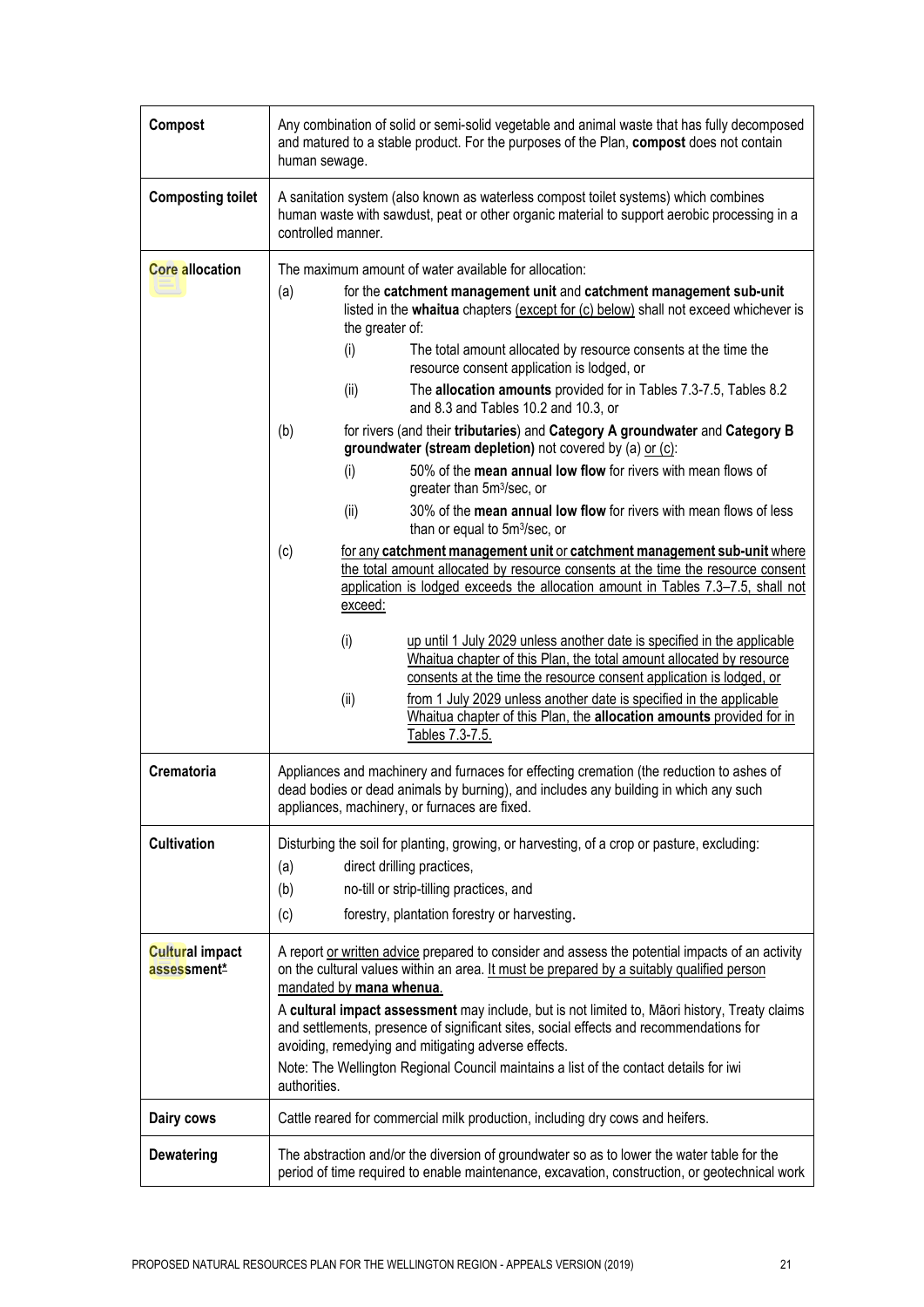|                                | to proceed in the dewatered area, or to sustain a lower localised water table. Dewatering<br>may include the installation of well points to a depth no greater than 5m below ground level<br>(without the well points being considered as a bore).                                                               |
|--------------------------------|------------------------------------------------------------------------------------------------------------------------------------------------------------------------------------------------------------------------------------------------------------------------------------------------------------------|
| <b>Disposal</b>                | The abandonment of waste or other matter into the coastal marine area, including but not<br>limited to:                                                                                                                                                                                                          |
|                                | (a)<br>dredge material, and                                                                                                                                                                                                                                                                                      |
|                                | (b)<br>sewage sludge, and                                                                                                                                                                                                                                                                                        |
|                                | fish processing waste from an onshore facility, and<br>(c)                                                                                                                                                                                                                                                       |
|                                | (d)<br>ships and platforms or other man-made structures at sea, and                                                                                                                                                                                                                                              |
|                                | inert, inorganic geological material, and<br>(e)                                                                                                                                                                                                                                                                 |
|                                | (f)<br>organic materials of natural origins, and                                                                                                                                                                                                                                                                 |
|                                | (g)<br>bulky items consisting mainly of iron, steel and concrete.                                                                                                                                                                                                                                                |
| <b>Domestic fire</b>           | Any indoor domestic fire fuelled by solid materials (coal, or wood), and includes open fires,<br>coal-burning heaters, woodburners, multi-fuel burners and wood/coal stoves.                                                                                                                                     |
| <b>Earthworks</b>              | The disturbance of a land surface from the time soil is first disturbed on a site until the time<br>the site is stabilised. Earthworks includes blading, contouring, ripping, moving, removing,<br>placing or replacing soil or earth, by excavation, or by cutting or filling operations, or by root<br>raking. |
|                                | Earthworks do not include:                                                                                                                                                                                                                                                                                       |
|                                | (a) cultivation of the soil for the establishment of crops or pasture, and                                                                                                                                                                                                                                       |
|                                | (b) the harvesting of crops, and                                                                                                                                                                                                                                                                                 |
|                                | (c) thrusting, boring, trenching or mole ploughing associated with cable or pipe laying<br>and maintenance, and                                                                                                                                                                                                  |
|                                | (d) the construction, repair, upgrade or maintenance of:                                                                                                                                                                                                                                                         |
|                                | (i)<br>pipelines, and                                                                                                                                                                                                                                                                                            |
|                                | (ii)<br>electricity lines and their support structures, including the National<br>grid, and                                                                                                                                                                                                                      |
|                                | (iii)<br>telecommunication structures or lines, and                                                                                                                                                                                                                                                              |
|                                | (iv)<br>radio communication structures, and                                                                                                                                                                                                                                                                      |
|                                | (v)<br>firebreaks or fence lines, and                                                                                                                                                                                                                                                                            |
|                                | (vi)<br>a bore or geotechnical investigation bore, and                                                                                                                                                                                                                                                           |
|                                | (e) repair or maintenance of existing roads and tracks, and airfield runways, taxiways,<br>and parking aprons for aircraft runways, and                                                                                                                                                                          |
|                                | maintenance of orchards and shelterbelts, and<br>(f)                                                                                                                                                                                                                                                             |
|                                | (g) domestic gardening, and                                                                                                                                                                                                                                                                                      |
|                                | repair, sealing or resealing of a road, footpath, driveway, and<br>(h)                                                                                                                                                                                                                                           |
|                                | any earthworks or soil disturbances covered by the Resource Management<br>(i)<br>(National Environmental Standards for Plantation Forestry) Regulations 2017, and                                                                                                                                                |
|                                | discharge of cleanfill material.<br>(i)                                                                                                                                                                                                                                                                          |
| <b>Efficient</b><br>allocation | Includes, economic, technical and dynamic efficiency. but is not limited to:                                                                                                                                                                                                                                     |
|                                | (a) Economic efficiency (also known as allocative efficiency): allocating water to enable<br>optimum economic outcomes (e.g. allocating water to the uses which have the                                                                                                                                         |
|                                | highest value to society and create headroom).                                                                                                                                                                                                                                                                   |
|                                | (b) Technical efficiency: maximising the proportion of water beneficially used in relation<br>to that taken. It relates to the performance of a water use system, including<br>avoiding water wastage.                                                                                                           |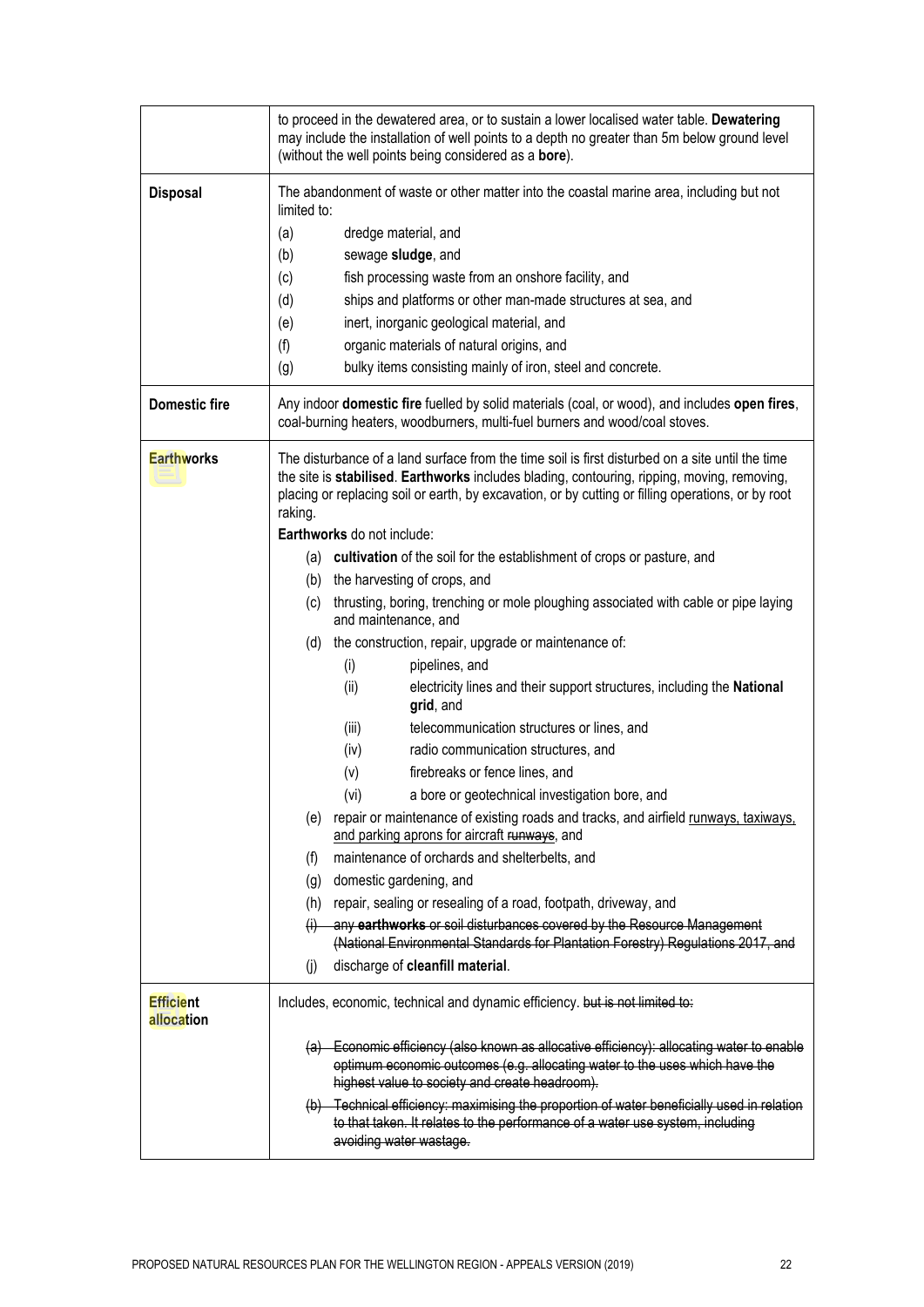|                                              | (c) Dynamic efficiency: adjusting the use of water over time to maintain or achieve<br>allocative efficiency (e.g. enabling movement of allocated water and minimising the<br>transaction costs for doing so).                                                                                                                                                                                                                                                                                                                                                                                                                                                                                                                                                                                                                                                                                                                                                                                   |
|----------------------------------------------|--------------------------------------------------------------------------------------------------------------------------------------------------------------------------------------------------------------------------------------------------------------------------------------------------------------------------------------------------------------------------------------------------------------------------------------------------------------------------------------------------------------------------------------------------------------------------------------------------------------------------------------------------------------------------------------------------------------------------------------------------------------------------------------------------------------------------------------------------------------------------------------------------------------------------------------------------------------------------------------------------|
| <b>Emerging</b><br>contaminants              | Any synthetic or naturally occurring chemical, substance or microbial contaminant whose<br>presence and significance were not previously detected (or were found in far lesser<br>concentrations) in the environment but have the potential to cause adverse ecological and<br>(or) human health effects. Includes; pharmaceutical products, disinfectants, antibiotics,<br>antibiotic resistant genes, some viruses, hormones and endocrine disruptors.                                                                                                                                                                                                                                                                                                                                                                                                                                                                                                                                         |
| <b>Ephemeral flow</b><br>path-watercourse    | A watercourse that:<br>has a bed that is predominantly vegetated, and<br>(a)<br>only conveys or temporarily retains water during or immediately following rainfall<br>(b)<br>events, and<br>does not convey or retain water at other times,<br>(c)<br>(d)<br>is not a wetland.<br>Note: An ephemeral flow path watercourse is not a surface waterbody.                                                                                                                                                                                                                                                                                                                                                                                                                                                                                                                                                                                                                                           |
| <b>Erosion prone</b><br>land                 | The pre-existing slope of the land exceeds 20 degrees.                                                                                                                                                                                                                                                                                                                                                                                                                                                                                                                                                                                                                                                                                                                                                                                                                                                                                                                                           |
| <b>Existing</b><br>wastewater<br>discharge   | In the context of a wWastewater discharged into fresh or coastal water from a wastewater<br>treatment plant or a wastewater network means that is:<br>a discharge already authorised by an existing resource consent resource consent<br>(a)<br>at the time of application for a new resource consent relating to the same or similar<br>activity (the replacement resource consent application may seek a different quality,<br>and/or quantity, and/or discharge location within the same or a downstream<br>waterbody), and / or<br>discharges from previously occuring a heavy rainfall event overflows from a<br>(b)<br>wastewater network that has occurred prior to 31 October 2020.                                                                                                                                                                                                                                                                                                      |
| <b>Existing resource</b><br>consent          | An existing resource consent is:<br>(a)<br>an existing resource consent which has been given effect to, or<br>(b)<br>an existing resource consent which has not been given effect to and has not<br>lapsed, or<br>an expired resource consent continuing to be exercised under section 124 of the Resource<br>Management Act 1991.                                                                                                                                                                                                                                                                                                                                                                                                                                                                                                                                                                                                                                                               |
| <b>Exposed</b> (Tītahi<br>Bay fossil forest) | means the fossil forest is protruding above the substrate sand/gravel base.                                                                                                                                                                                                                                                                                                                                                                                                                                                                                                                                                                                                                                                                                                                                                                                                                                                                                                                      |
| <b>Extension</b>                             | <b>Extension</b><br>For the purposes of Rule R167A and applicable to existing regionally significant<br>infrastructure and renewable electricity generation activities only, means:<br>For pipelines, cables and outfalls that form part of an infrastructure network located<br>$\bullet$<br>within a site that meets any of the criteria in Policy P39A(a)(i) - (v) or (b) or included<br>in Schedule F5, replacement or improvement at another location within that site as<br>close as practicable to the existing structure or facility.<br>For port related activities within a site that meets any of the criteria in Policy<br>$\bullet$<br>P39A(a)(i) - (v) or (b) or included in Schedule F5, replacement or improvement at<br>another location within that site.<br>For roads and the Strategic Transport Network, works located within a site that<br>$\bullet$<br>meets any of the criteria in Policy P39A(a)(i) - (v) or (b) or included in Schedule F5,<br>that are necessary to: |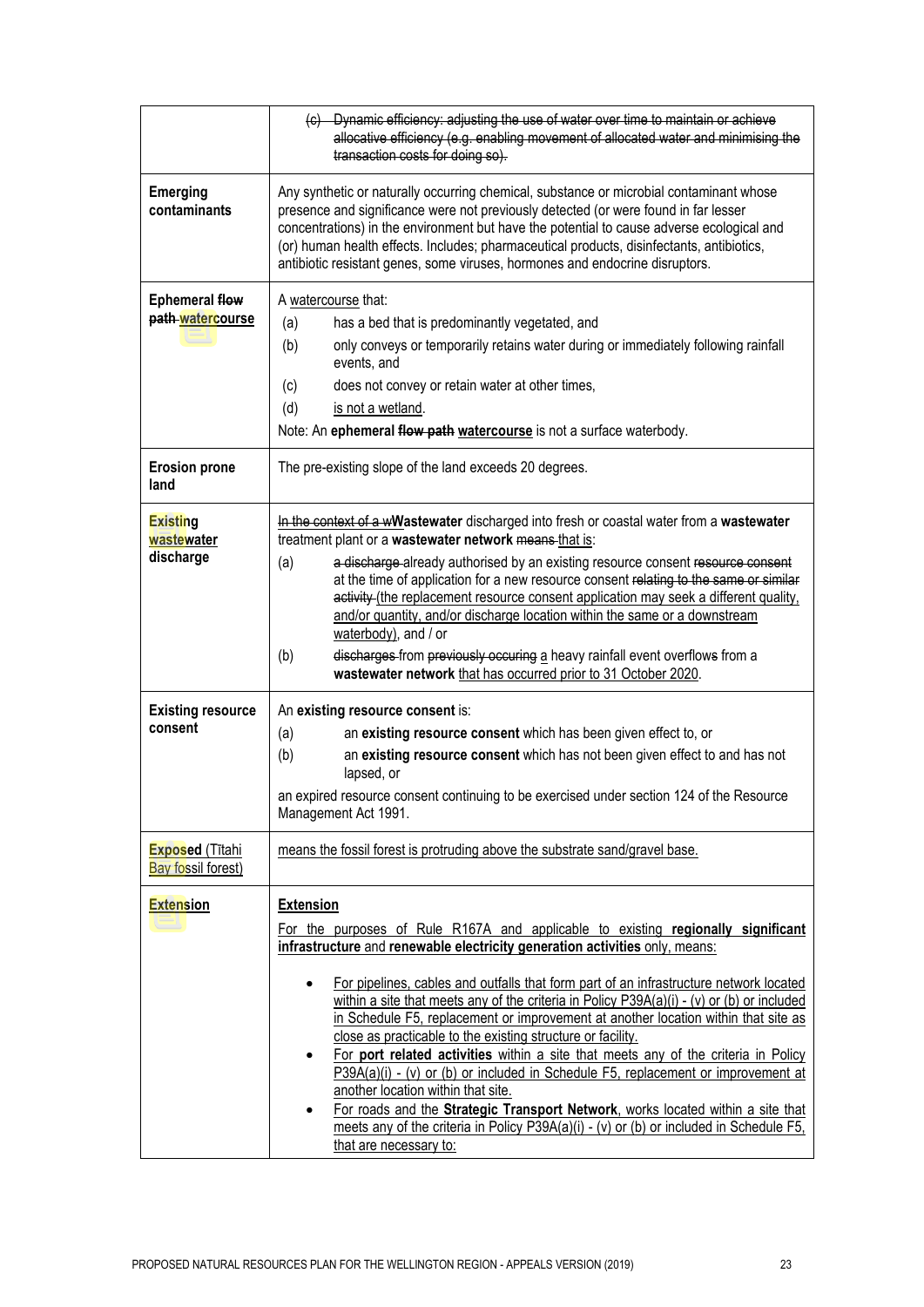|                                                               | maintain and protect the existing functional or operational characteristics<br>$\circ$<br>of that facility, or<br>improve the safety or environmental performance of that facility.<br>$\circ$<br>For airport related activities associated with Wellington International Airport, located<br>within a site that meets any of the criteria in Policy P39A(a)(i) - (v) or (b) or included<br>in Schedule F5 that are necessary to:<br>maintain and protect the existing functional or operational characteristics<br>$\circ$<br>of that facility or other Regionally Significant Infrastructure, or<br>improve the safety or environmental performance of that facility, or<br>O<br>develop the capacity of the facility in a manner that meets Policy P39D.                                                                                                                         |
|---------------------------------------------------------------|-------------------------------------------------------------------------------------------------------------------------------------------------------------------------------------------------------------------------------------------------------------------------------------------------------------------------------------------------------------------------------------------------------------------------------------------------------------------------------------------------------------------------------------------------------------------------------------------------------------------------------------------------------------------------------------------------------------------------------------------------------------------------------------------------------------------------------------------------------------------------------------|
| Farm refuse dump                                              | A disposal site located on a property used to dispose of household and/or farm waste<br>generated on that property.                                                                                                                                                                                                                                                                                                                                                                                                                                                                                                                                                                                                                                                                                                                                                                 |
| Farm track                                                    | A track constructed for farm vehicles, animals or machinery for the purpose of undertaking<br>primary production activities.                                                                                                                                                                                                                                                                                                                                                                                                                                                                                                                                                                                                                                                                                                                                                        |
| <b>Fertiliser</b>                                             | (a)<br>A substance or biological compound, or mix of substances or biological compounds<br>that is described as, or held out to be for, or suitable for, sustaining or increasing<br>the growth, productivity, or quality of plants or, indirectly animals through the<br>application to plants or soil of<br>(i) Nitrogen, phosphorus, potassium, sulphur, magnesium, calcium, chlorine, er<br>and sodium as major nutrients, or<br>(ii) Manganese, iron, zinc, copper, boron, cobalt, molybdenum, iodine, and<br>selenium as minor nutrients, and<br>(iii) Fertiliser additives, and<br>Includes non-nutrient attributes of the materials used in fertiliser, but<br>(b)<br>(c)<br>does not include; compost or substances that are plant growth regulators that<br>modify the physiological functions of plants., animal effluent, biosolids, compost, or<br>solid animal waste. |
| <b>Field capacity</b>                                         | The moisture content of soil when the addition of further water would result in saturation<br>and/or drainage of water from the soil.                                                                                                                                                                                                                                                                                                                                                                                                                                                                                                                                                                                                                                                                                                                                               |
| <b>Flood debris</b>                                           | Material deposited on the river or lake bed as a result of wreckage or destruction resulting<br>from flooding. Flood debris can include trees, slip debris, collapsed banks, deposited<br>vegetation, and the remains of structures, but does not include gravel, sand or other natural<br>bed material.                                                                                                                                                                                                                                                                                                                                                                                                                                                                                                                                                                            |
| <b>Flushing flows*</b>                                        | High river flows, usually associated with rainfall, which flush out the river system. These can<br>be artificially induced as a mitigation measure in rivers where flows have been lowered by<br>dams or large abstractions. References in provisions to 'frequency of flushing flows' is to the<br>average annual frequency of flows that exceed three times the median flow.                                                                                                                                                                                                                                                                                                                                                                                                                                                                                                      |
| <b>Frost prevention</b><br>device                             | A burning device used for the purpose of preventing frost damage. The device has a centrally<br>located fuel source and discharges contaminants into air via a chimney.                                                                                                                                                                                                                                                                                                                                                                                                                                                                                                                                                                                                                                                                                                             |
| <b>Fumigant</b>                                               | Means a chemical, which at a specific temperature and pressure can exist in a gaseous state<br>in sufficient quantities to be lethal to a pest organism and which is an approved substance<br>under the Hazardous Substances and New Organisms Act (1996).                                                                                                                                                                                                                                                                                                                                                                                                                                                                                                                                                                                                                          |
| <b>Functional need</b><br>(in the CMA)                        | When an activity is dependent on having its location in the coastal marine area. Or in the<br>beds of lakes and rivers.                                                                                                                                                                                                                                                                                                                                                                                                                                                                                                                                                                                                                                                                                                                                                             |
| <b>Functional need</b><br>(in beds of lakes<br>and rivers and | The need for a proposal or activity to traverse, locate or operate in a particular environment<br>because the activity can only occur in that environment.                                                                                                                                                                                                                                                                                                                                                                                                                                                                                                                                                                                                                                                                                                                          |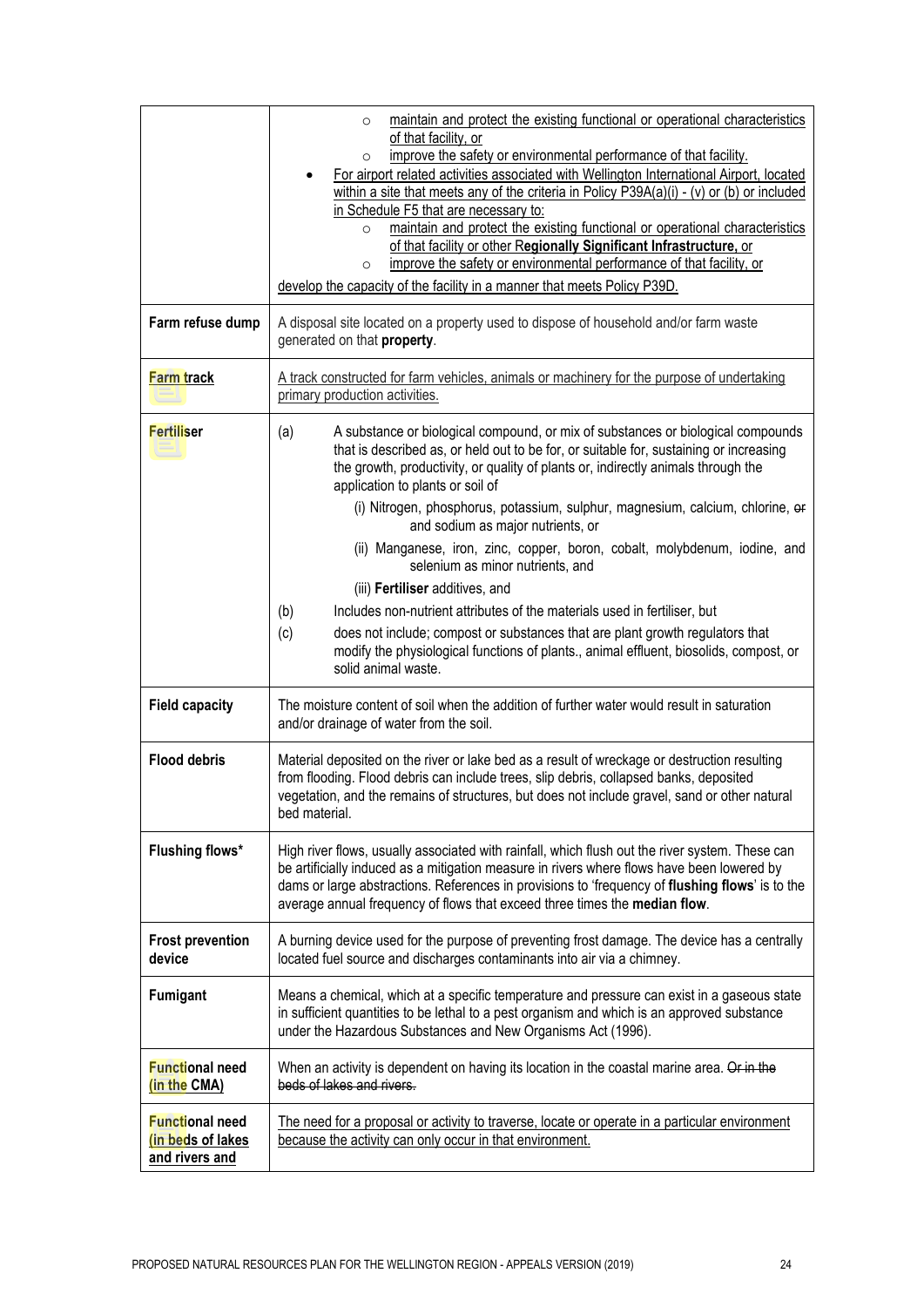| inland natural<br>wetlands)                  |                                                                                                                                                                                                                                                                                                                                                                                                                                                                                                                                                                                                                                                                                                                                                                                           |
|----------------------------------------------|-------------------------------------------------------------------------------------------------------------------------------------------------------------------------------------------------------------------------------------------------------------------------------------------------------------------------------------------------------------------------------------------------------------------------------------------------------------------------------------------------------------------------------------------------------------------------------------------------------------------------------------------------------------------------------------------------------------------------------------------------------------------------------------------|
| Good<br>management<br>practice               | Practices, procedures or tools (including rules) that are effective at achieving the desired<br>performance while providing for desired environmental outcomes. Good management<br>practice evolves through time and results in continuous improvement as new information,<br>technology and awareness of particular issues are developed and disseminated. Examples of<br>good management practice guidelines can be found on the Wellington Regional Council's<br>website.                                                                                                                                                                                                                                                                                                              |
| Greywater                                    | Untreated liquid wastewater from a domestic source, such as from household sinks, basins,<br>baths, showers and similar appliances but does not include any toilet, faecal matter or urinal<br>wastes.                                                                                                                                                                                                                                                                                                                                                                                                                                                                                                                                                                                    |
| Groundwater<br>allocation                    | The amount of groundwater available to be allocated from:<br>(Category B) groundwater (excluding Category B groundwater (stream depletion)), or<br>(Category C) groundwater.                                                                                                                                                                                                                                                                                                                                                                                                                                                                                                                                                                                                              |
| <b>Group drinking</b><br>water supply        | A registered drinking water supply that is recorded in the drinking water register maintained<br>by the Ministry of Health (the Director-General) under section 69J of the Health Act 1956 that<br>provides more than 25 people with drinking water for not less than 60 days each calendar<br>year.                                                                                                                                                                                                                                                                                                                                                                                                                                                                                      |
| Harbour and<br>pilotage limit                | The area shown on Map 49.                                                                                                                                                                                                                                                                                                                                                                                                                                                                                                                                                                                                                                                                                                                                                                 |
| Hard hazard<br>engineering *                 | Engineering works that use structural materials such as concrete, steel, timber or rock armour<br>to provide a hard, inflexible edge between the land-water interface along rivers, shorelines or<br>lake edges. Typical structures include groynes, seawalls, revetments or bulkheads that are<br>designed to prevent erosion of the land. Also referred to as 'structural engineering'.                                                                                                                                                                                                                                                                                                                                                                                                 |
| <b>Hazard Risk*</b>                          | A combination of the probability of a natural hazard and the consequences that would result<br>from an event of a given magnitude. Commonly expressed by the formula: Hazard risk =<br>hazard x vulnerability.                                                                                                                                                                                                                                                                                                                                                                                                                                                                                                                                                                            |
| <b>Hazard risk</b><br>management<br>strategy | A coherent, integrated framework for the management of a hazard risk to avoid increasing,<br>or reducing if practicable, overall risk of social, environmental and economic harm and<br>adverse effects from natural hazards. It is normally developed by a local authority or<br>appropriately qualified agency, and including some or all of the following elements; hazard<br>and hazard risk identification, impact assessment, potential mitigation works<br>(costs/impacts/maintenance), assessment of environmental effects, assessment of alternate<br>options, cost-benefit analysis, budget allocation; community engagement and implementation<br>plan.<br>The scale of a hazard risk management strategy should reflect the scale of the proposed<br>development or activity. |
| Hazardous air<br>pollutant                   | Any substance known or suspected to cause a significant adverse effect on human health or<br>to the environment due to it toxicity, persistence in the environment, tendency to bio-<br>accumulate or any combination of these things.                                                                                                                                                                                                                                                                                                                                                                                                                                                                                                                                                    |
| <b>Hazardous</b><br>substances               | Unless expressly provided otherwise by regulations, any substance<br>with one or more of the following intrinsic properties:<br>(a)<br>(i)<br>explosiveness:<br>(ii)<br>flammability:<br>(iii)<br>a capacity to oxidise:<br>corrosiveness:<br>(iv)<br>(v)<br>toxicity (including chronic toxicity):                                                                                                                                                                                                                                                                                                                                                                                                                                                                                       |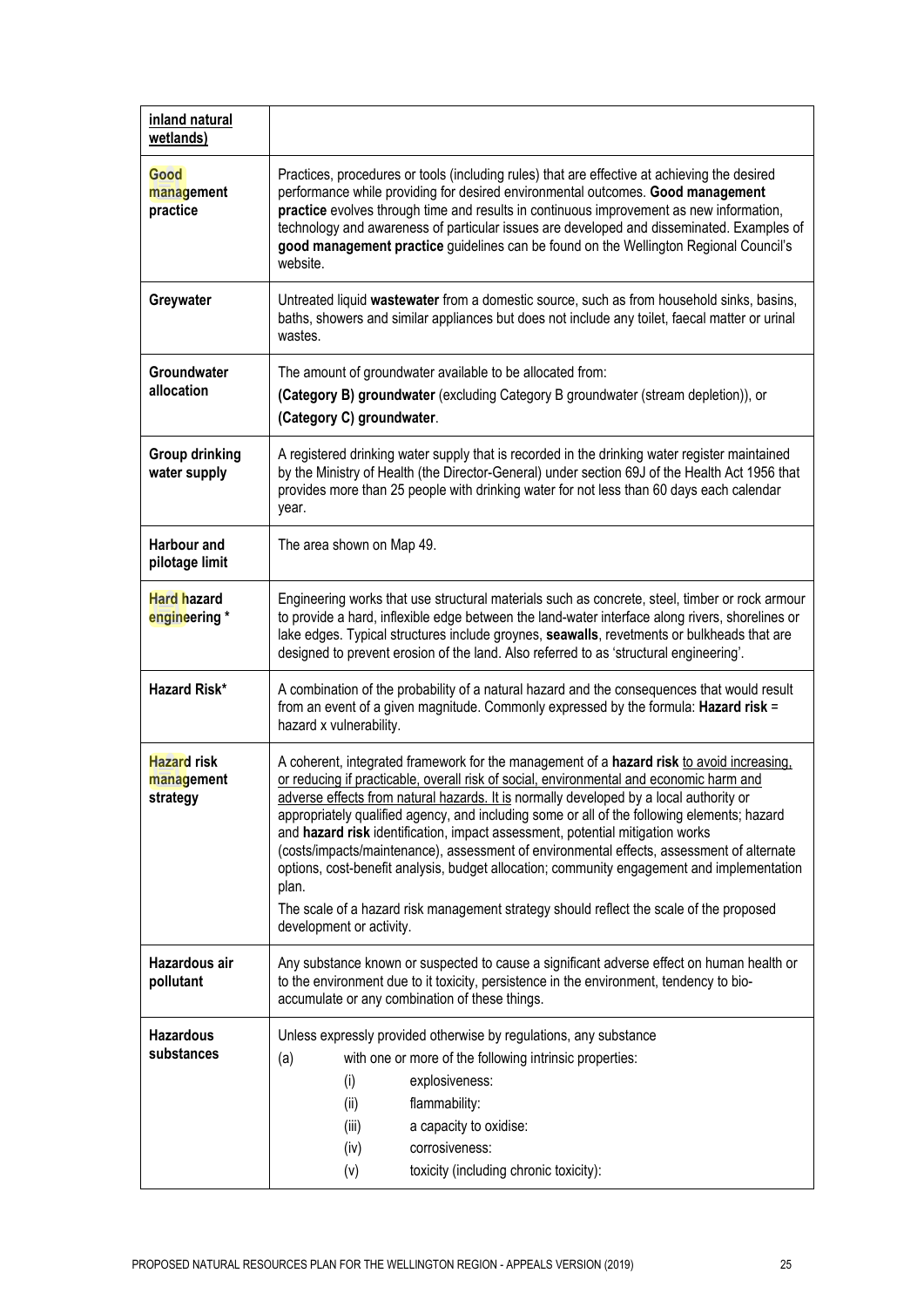|                                                                                            | ecotoxicity, with or without bioaccumulation; or<br>(vi)                                                                                                                                                                                                                                                                                                                                                                                     |
|--------------------------------------------------------------------------------------------|----------------------------------------------------------------------------------------------------------------------------------------------------------------------------------------------------------------------------------------------------------------------------------------------------------------------------------------------------------------------------------------------------------------------------------------------|
|                                                                                            | which on contact with air or water (other than air or water where the temperature<br>(b)<br>or pressure has been artificially increased or decreased) generates a substance<br>with any one or more of the properties specified in paragraph (a).                                                                                                                                                                                            |
| <b>Hazardous waste</b>                                                                     | Waste that contains:                                                                                                                                                                                                                                                                                                                                                                                                                         |
|                                                                                            | a hazardous substance, or<br>(a)                                                                                                                                                                                                                                                                                                                                                                                                             |
|                                                                                            | (b)<br>an infectious substance, or material known or reasonably expected to contain<br>pathogens, including bacteria, viruses, rickettsia, parasites, fungi or recombinant<br>micro-organisms (hybrid or mutant) that are known, or reasonably expected, to<br>cause infectious disease in humans and animals that are exposed to them, or<br>radioactive material that meets the definition in section 2 of the Radiation Protection<br>(c) |
|                                                                                            | Act 1965                                                                                                                                                                                                                                                                                                                                                                                                                                     |
| Health needs of<br>people                                                                  | The amount and quality of water needed to adequately provide for people's hygiene, sanitary<br>and domestic requirements. It does not include:                                                                                                                                                                                                                                                                                               |
|                                                                                            | (a)<br>water used outside, e.g. for irrigation, vehicle or house washing or hosing but not<br>including water consumed by animals, or<br>water used by industry as process water or cooling water.<br>(b)                                                                                                                                                                                                                                    |
|                                                                                            |                                                                                                                                                                                                                                                                                                                                                                                                                                              |
| High hazard risk<br>areas (also known<br>as areas at high<br>risk from natural<br>hazards) | For the purposes of the Plan, all areas in the coastal marine area and the beds of lakes and<br>rivers are high hazard risk-areas.                                                                                                                                                                                                                                                                                                           |
| High risk soils                                                                            | Soils with:                                                                                                                                                                                                                                                                                                                                                                                                                                  |
|                                                                                            | a high degree of preferential flow, or<br>(i)                                                                                                                                                                                                                                                                                                                                                                                                |
|                                                                                            | (ii)<br>artificial drainage or coarse structure, or                                                                                                                                                                                                                                                                                                                                                                                          |
|                                                                                            | (iii)<br>infiltration or drainage impediments, or                                                                                                                                                                                                                                                                                                                                                                                            |
|                                                                                            | slope of more than 7 degrees<br>(iv)                                                                                                                                                                                                                                                                                                                                                                                                         |
| <b>Highly modified</b><br>river or stream                                                  | For the purposes of Rules R121, R121A and R121B only, means a river or stream that has<br>been modified and channelled for the purpose of land drainage of surface or sub-surface water<br>and has the following characteristics:                                                                                                                                                                                                            |
|                                                                                            | it has been channelled into a single flow, and                                                                                                                                                                                                                                                                                                                                                                                               |
|                                                                                            | the channel has been straightened, and<br>$\bullet$<br>the channel is mechanically formed with straight or steeply angled banks, and<br>$\bullet$                                                                                                                                                                                                                                                                                            |
|                                                                                            | it exhibits these characteristics for at least its entire length through the property in which<br>$\bullet$<br>the activity is being carried out.                                                                                                                                                                                                                                                                                            |
|                                                                                            | It is not managed as part of a stormwater network and is not a water race.<br>$\bullet$                                                                                                                                                                                                                                                                                                                                                      |
|                                                                                            | Note:<br>For the avoidance of doubt, this definition does not include channels or swales that only                                                                                                                                                                                                                                                                                                                                           |
|                                                                                            | convey water during, or immediately after rainfall events.                                                                                                                                                                                                                                                                                                                                                                                   |
|                                                                                            | To provide guidance for landowners, highly modified rivers and streams have been<br>mapped in those parts of the region that have a high concentration of these watercourse                                                                                                                                                                                                                                                                  |
|                                                                                            | types (see here GIS Mapping - Watercourses).                                                                                                                                                                                                                                                                                                                                                                                                 |
|                                                                                            | Guidance on watercourse classification is also available (see here Watercourse<br><b>Categorisation Guidance)</b> .                                                                                                                                                                                                                                                                                                                          |
| Huanga                                                                                     | The positive attributes of an entity or water body.                                                                                                                                                                                                                                                                                                                                                                                          |
| <b>Hutt community</b>                                                                      | The area shown on Map 27b from which surface water or groundwater may flow to and<br>impact the quality of the community drinking water supply.                                                                                                                                                                                                                                                                                              |
| drinking water<br>supply catchment                                                         | Note: Policy P69 applies in this catchment                                                                                                                                                                                                                                                                                                                                                                                                   |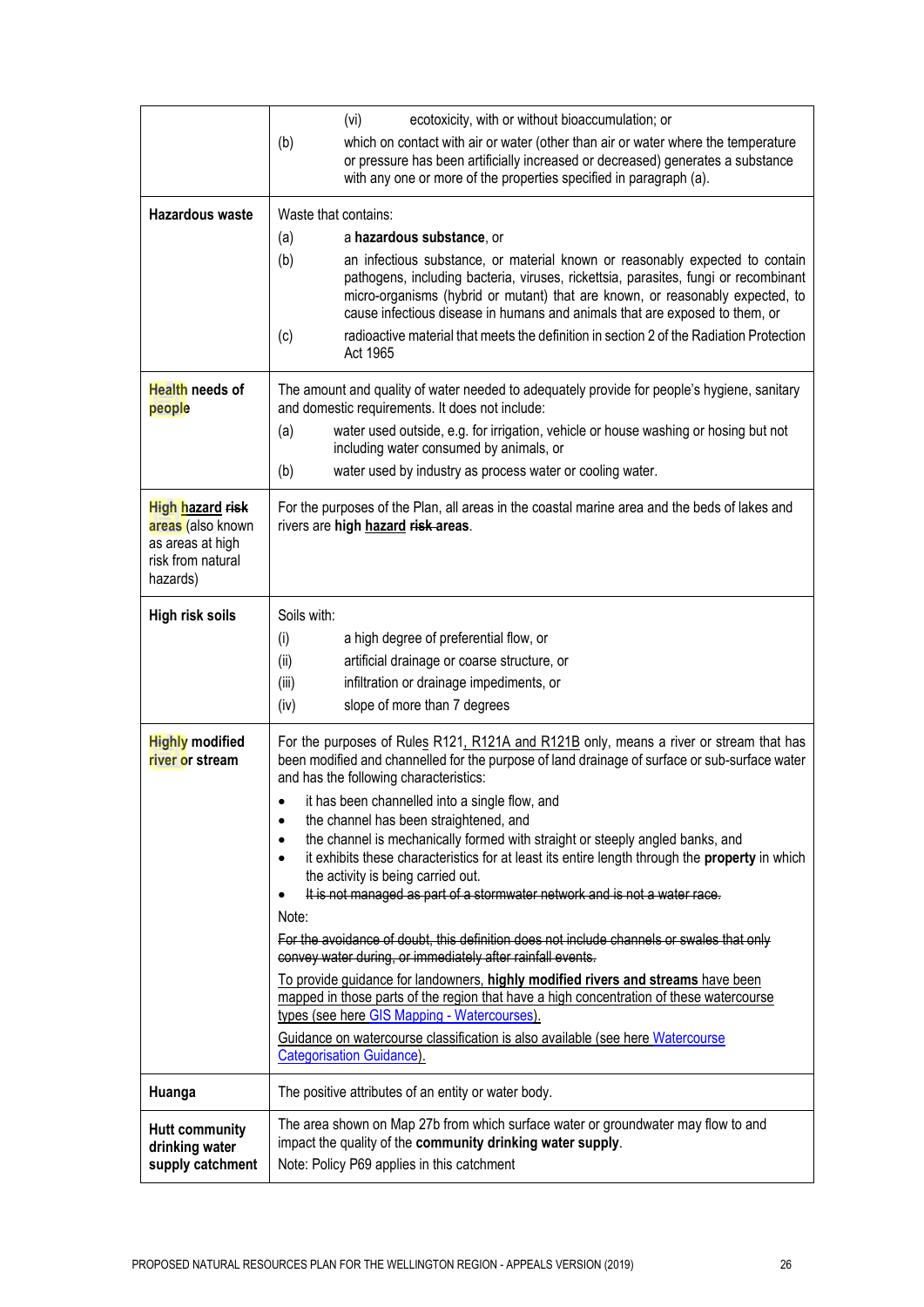| <b>Improved Pasture</b>                  | Means an area of land where exotic pasture species have been deliberately sown or<br>maintained for the purpose of pasture production, and species composition and growth has<br>been modified and is being managed for livestock grazing.                                        |
|------------------------------------------|-----------------------------------------------------------------------------------------------------------------------------------------------------------------------------------------------------------------------------------------------------------------------------------|
| In-water cleaning                        | The physical removal of biofouling and/or anti-fouling coating surface deposits from<br>submerged surfaces. In-water refers to the parts of a vessel or movable structure that are<br>either below the load line or normally submerged and/or are coated in anti-fouling coating. |
| Kaupapa Māori                            | The principles, values or philosophies of Māori culture.                                                                                                                                                                                                                          |
| Ki uta ki tai                            | From the mountains to the sea, inclusive of the whole catchment.                                                                                                                                                                                                                  |
| <b>Lambton Harbour</b><br>Area           | The area shown on Map 32.                                                                                                                                                                                                                                                         |
| Large scale<br>generator                 | Any boiler, furnace, engine or other device designed to burn for the primary purpose of<br>energy production having a net heat or energy output of more than 40kW, but excluding<br>motor vehicles, trucks, boats and aircraft. This definition excludes domestic fires.          |
| Livestock                                | Farm animals. For the purpose of Rule R97 and Rule R98 of the Plan livestock does not<br>include horses while they are being used for transportation, or bird species.                                                                                                            |
| Low energy<br>receiving<br>environments* | Aquatic environments with little flushing action from tides, river flows, or wave action. For<br>example, protected harbours and bays.                                                                                                                                            |
| <b>Macrofouling</b>                      | Is any organism (excluding goose barnacles) not included in the definition of microfouling.                                                                                                                                                                                       |
| Mahinga kai                              | The customary gathering of food and natural materials, the food and resources themselves<br>and the places where those resources are gathered.                                                                                                                                    |
| <b>Maintenance</b><br>dredging           | Any dredging of seabed necessary to maintain water depths to levels previously approved by<br>any resource consent or for the safe navigation of vessels in navigation channels and at<br>berthing and mooring facilities existing at the time of the maintenance dredging.       |
| Mana*                                    | Respect, dignity, influence and/or authority associated with the energies and presences of the<br>natural world, as well as of people. It is an essence, presence or energy and is linked to<br>mauri and so can be lost, diminished or restored, innate, developed or won.       |
| Mana whenua                              | Māori with ancestral claims to a particular area of land and resources. Literally, translated as<br>"authority over the land". Whanau, hapu and iwi are mana whenua of a particular rohe, while<br>Māori are tangata whenua of Aotearoa (New Zealand).                            |
| Māori customary<br>use                   | The interaction of Māori with fresh and coastal water for cultural purposes. This includes the<br>cultural and spiritual relationships with water expressed through Māori practices, recreation<br>and the harvest of natural materials.                                          |
| Mātauranga Māori                         | Knowledge developed and/or adopted as part of the Māori knowledge continuum.                                                                                                                                                                                                      |
| Mauri                                    | An energy or life force that mana whenua consider exists in all things in the natural world,<br>including people. Mauri binds and animates all things in the physical world. Without mauri,<br>mana cannot flow into a person or object.                                          |
| <b>Maximise</b>                          | Means to make as large or great as reasonably practicable. Maximised and maximising have<br>the corresponding meaning.                                                                                                                                                            |
| <b>Mean annual low</b><br>flow (MALF)    | The naturalised mean annual low flow with a duration of seven days.                                                                                                                                                                                                               |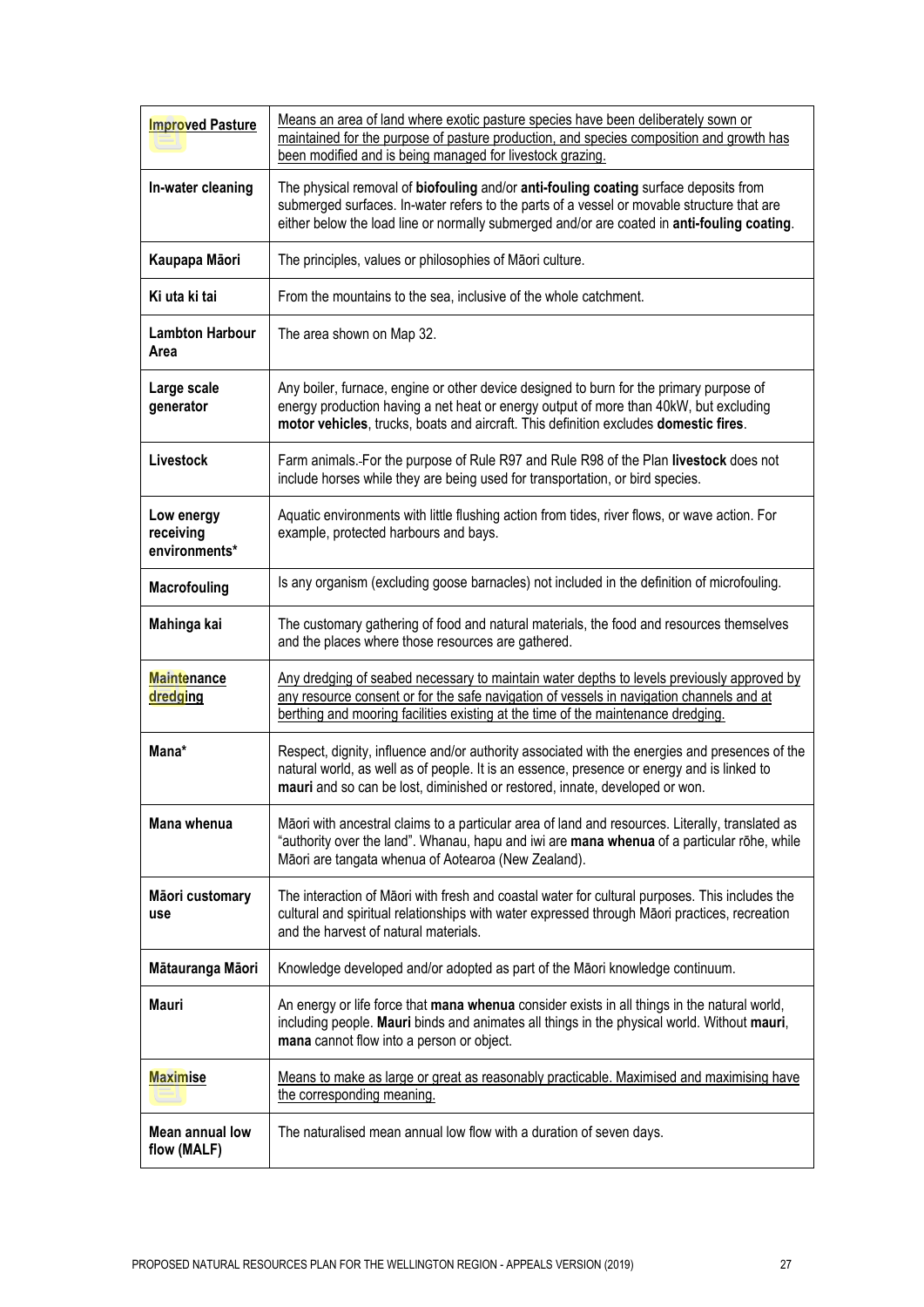| <b>Median flow</b>               | If the full flow record for a river is ranked from lowest to highest flows, the median flow is the<br>middle of those ranked values. That is, the median is the flow rate that is exceeded 50% of<br>the time.                                                                                                                                                                                                                                                                                                                                                                           |
|----------------------------------|------------------------------------------------------------------------------------------------------------------------------------------------------------------------------------------------------------------------------------------------------------------------------------------------------------------------------------------------------------------------------------------------------------------------------------------------------------------------------------------------------------------------------------------------------------------------------------------|
| <b>Microfouling</b>              | Is a layer of microscopic organisms including bacteria and diatoms and the slimy substances<br>they produce which is often referred to as a 'slime layer'.                                                                                                                                                                                                                                                                                                                                                                                                                               |
| Mineral*                         | As defined in the Resource Management Act.<br>The same meaning as in section 2(1) of the Crown Minerals Act.                                                                                                                                                                                                                                                                                                                                                                                                                                                                             |
| <b>Minimise</b>                  | Reduce to the smallest amount reasonably practicable. Minimised, minimising and<br>minimisation have the corresponding meaning.                                                                                                                                                                                                                                                                                                                                                                                                                                                          |
| <b>Minimum flow</b>              | Has the meaning contained in the definition of minimum flow or water level.                                                                                                                                                                                                                                                                                                                                                                                                                                                                                                              |
| Minimum flow or<br>water level   | The flow or water level at which abstraction from a surface water body or Category A<br>groundwater or Category B groundwater (as described in Table 4.1 Restrictions (i) and<br>(ii)) is restricted or no longer allowed.<br>Restricted by Wellington Regional Council (or required to cease). The flow in a river or water<br>level in a lake may naturally drop below the interim minimum flow or water level following<br>the restriction/suspension of abstractions.                                                                                                                |
| Minimum water<br>level           | Has the meaning contained in the definition of minimum flow or water level.                                                                                                                                                                                                                                                                                                                                                                                                                                                                                                              |
| <b>Mobile sources</b>            | A mobile source that discharges contaminants into air including, but not limited to, motor<br>vehicles (cars), trucks, light utility vehicles, buses, aircraft, trains, vessels (boats), and lawn<br>mowers, port mobile plant, and forklifts.                                                                                                                                                                                                                                                                                                                                           |
| <b>Motor vehicle</b>             | A man-made device for land transport, including, but not limited to cars, trucks, heavy<br>machinery, motorbikes and bicycles, and does not include prams, strollers, wheelchairs or<br>other mobility scooters used by persons.                                                                                                                                                                                                                                                                                                                                                         |
| <b>National grid</b>             | National grid as defined by the Electricity Industry Act 2010.                                                                                                                                                                                                                                                                                                                                                                                                                                                                                                                           |
| <b>Natural Character</b>         | The natural attributes and characteristics of the coastal environment (including the coastal<br>marine area), rivers, lakes and wetlands and those natural processes that contribute to<br>those environments.                                                                                                                                                                                                                                                                                                                                                                           |
| Natural hazard<br>works          | Works for the purpose of removing material, such as trees, debris, and sediment, that:<br>(a) is deposited as the result of a natural hazard, and<br>is causing, or is likely to cause, an immediate hazard to people or property.<br>(b)                                                                                                                                                                                                                                                                                                                                                |
| <b>Natural inland</b><br>Wetland | Means a natural wetland that is not in the coastal marine area.                                                                                                                                                                                                                                                                                                                                                                                                                                                                                                                          |
| <b>Natural lake</b>              | A lake which is formed by natural geomorphic processes, whether modified by human activity<br>or not.                                                                                                                                                                                                                                                                                                                                                                                                                                                                                    |
| <b>Natural processes</b>         | Dynamic natural, physical and ecological relationships and events that are characteristically<br>natural in their occurrence and effects, that act to shape the natural environment, its<br>landforms and features, such as beaches, dunes, wetlands, and rivers; and including<br>processes of: wave formation, breaking and dissipation; swash run-up; nearshore currents;<br>sediment transport, erosion and deposition, river hydrology, (including flooding), river<br>meandering, river form (including pool, run, riffle and riparian margins), aggradation and mass<br>movement. |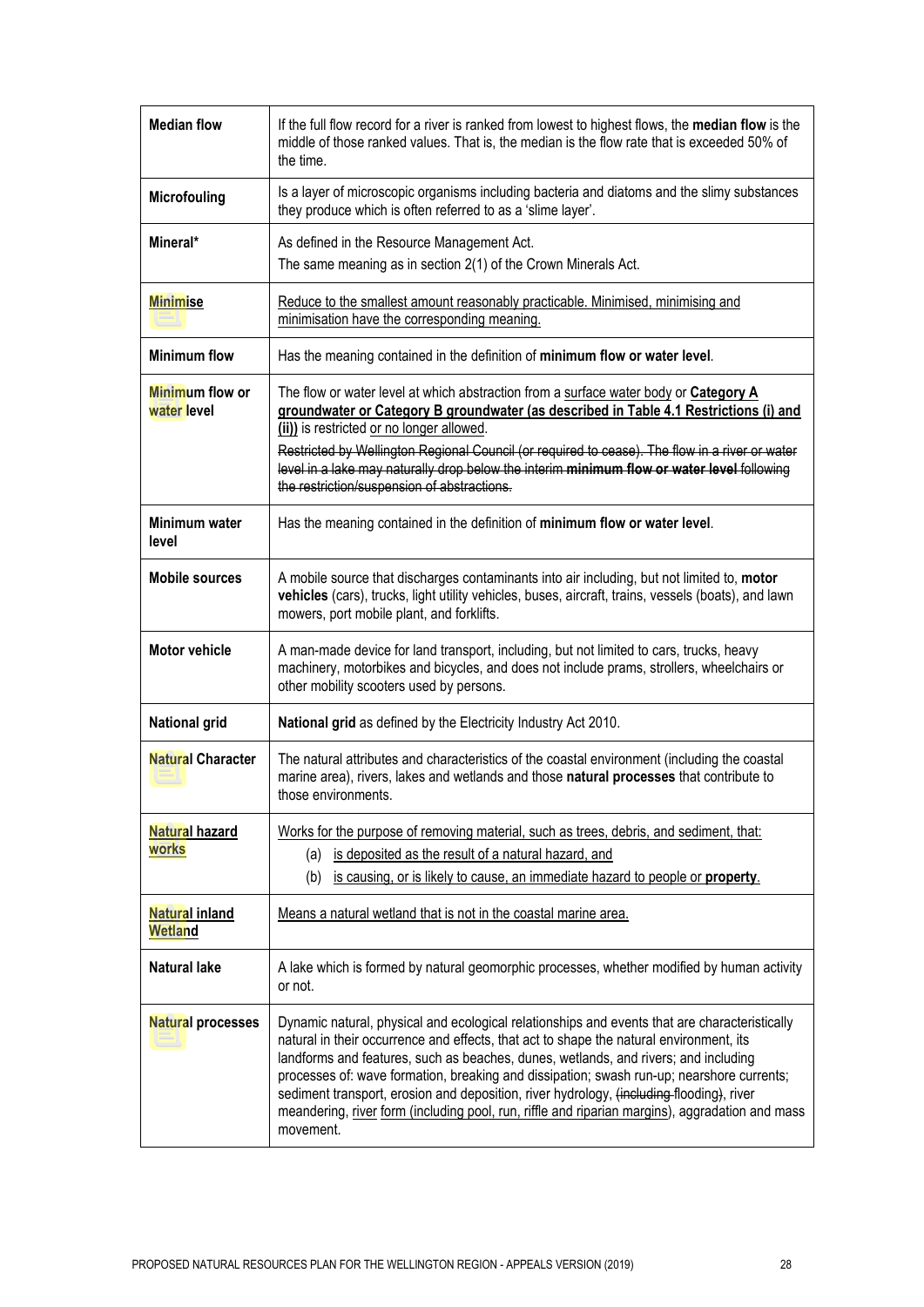| <b>Natural wetland</b>         | Is a permanently or intermittently wet area, shallow water and land water margin that<br>supports a natural ecosystem of plants and animals that are adapted to wet conditions,<br>including in the beds of lakes and rivers, the coastal marine area (e.g. saltmarsh), and<br>groundwater-fed wetlands (e.g. springs).<br>Natural wetlands do not include:<br>a wetland constructed by artificial means (unless it was constructed to offset<br>(a)<br>impacts on, or restore, an existing former natural wetland); or<br>a geothermal wetland; or<br>(b)<br>(c)<br>any area of improved pasture that, at 3 September 2020, is dominated by (that is<br>more than 50% of) exotic pasture species and is subject to temporary rain derived<br>water pooling     |
|--------------------------------|-----------------------------------------------------------------------------------------------------------------------------------------------------------------------------------------------------------------------------------------------------------------------------------------------------------------------------------------------------------------------------------------------------------------------------------------------------------------------------------------------------------------------------------------------------------------------------------------------------------------------------------------------------------------------------------------------------------------------------------------------------------------|
|                                | damp gully heads, or wetted pasture, or pasture with patches of rushes, or<br>(a)<br>areas of wetland habitat that have established in or around bodies of water<br>(b)<br>specifically designed, installed and maintained for any of the following purposes:<br>$\theta$<br>water storage ponds for<br>public water supply, or<br>a)<br>hydroelectric power generation, or<br>þ)<br>firefighting or<br>$\Theta$<br>irrigation, or<br>$\vert d \vert$<br>stock watering or                                                                                                                                                                                                                                                                                      |
|                                | water treatment ponds for<br>$\left(\mathsf{ii}\right)$<br>wastewater, or<br>a)<br>stormwater, or<br>$\vert \mathbf{p} \vert$<br>nutrient attenuation, or<br>$\Theta$<br>sediment control, or<br>$\left( \mathrm{d} \right)$<br>animal effluent, or<br>e)<br>beautification, landscaping, amenity, or<br>(iii)<br>(iv)<br>drainage.<br>Notes<br>See also significant natural wetland and outstanding natural wetland<br>'Wetland' has the same meaning as in the RMA.<br>Note that, because of the rarity of wetlands in the Wellington Region, all natural wetlands<br>will meet the representativeness and rarity criteria listed in Policy 23 of the Regional Policy<br>Statement 2013 and are therefore ecosystems and habitats with significant indigenous |
|                                | biodiversity values managed under Policy P40. meet the definition of significant natural<br>wetland.<br>In the case of uncertainty or dispute about the existence or extent of a natural wetland, a<br>regional council must have regard to the Wetland Delineation Protocols available at<br>https://environment.govt.nz/publications/wetland-delineation-protocols/                                                                                                                                                                                                                                                                                                                                                                                           |
| Navigation<br>protection areas | Those navigation protection areas shown on Map 49.                                                                                                                                                                                                                                                                                                                                                                                                                                                                                                                                                                                                                                                                                                              |
| New wastewater<br>discharge    | In the context of wWastewater discharged into fresh or coastal water from a wastewater<br>treatment plant or a wastewater network means a discharge that is not an existing<br>wastewater discharge.                                                                                                                                                                                                                                                                                                                                                                                                                                                                                                                                                            |
| Ngā Taonga Nui a<br>Kiwa       | Those large freshwater and coastal entities from which mana whenua derive cultural and<br>spiritual identity, their status as mana whenua and the associated responsibilities that come<br>with that including those of kaitiaki. These places are the larger rivers and harbours that have<br>a long history of multiple and complex resource use associated with large populations. Nga<br>Taonga Nui a Kiwa emphasises the importance of mana whenua relationships with rivers,<br>lakes, harbours and estuaries.                                                                                                                                                                                                                                            |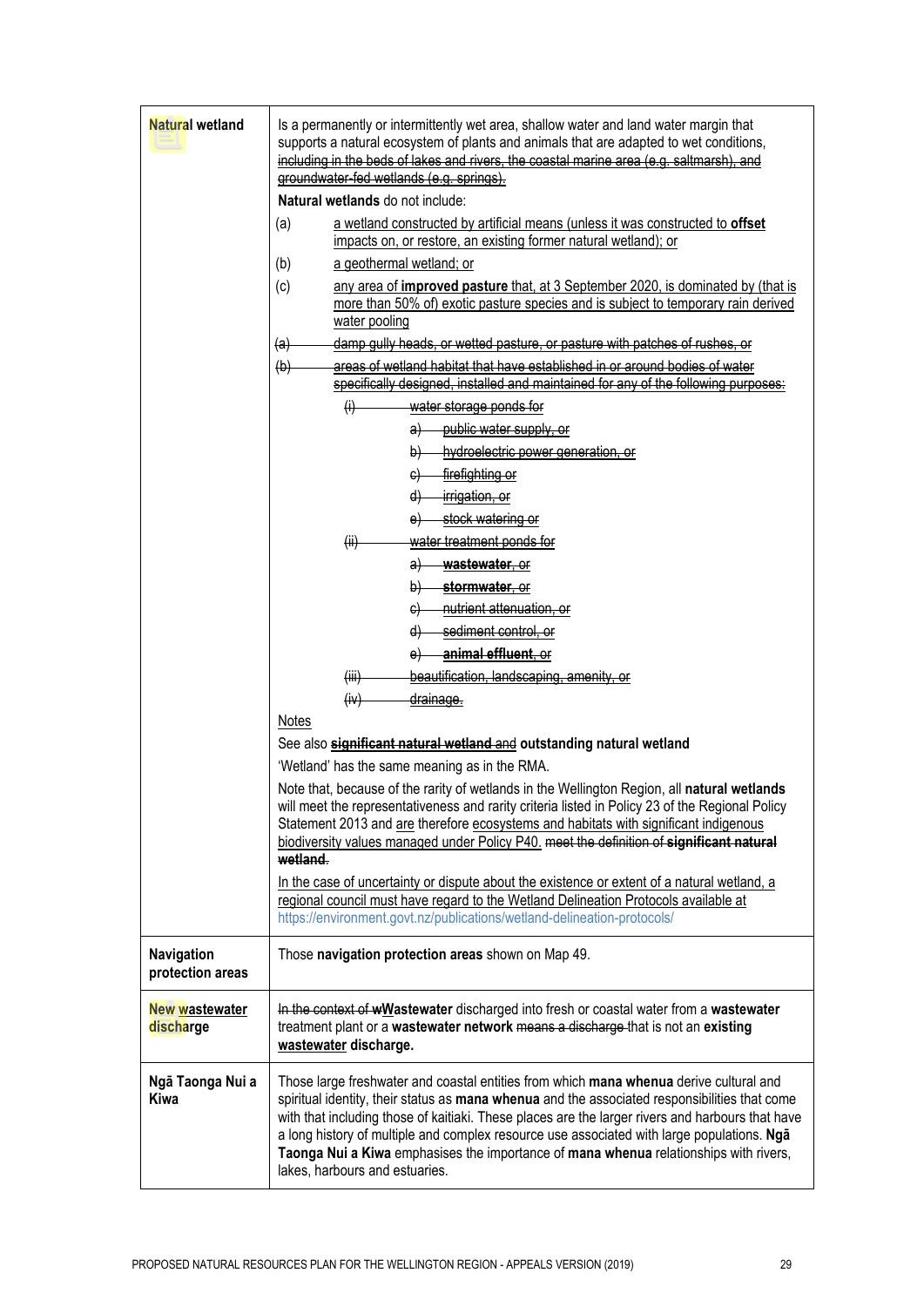| Ngā Taonga Nui a<br>Kiwa Huanga<br>(tohu/attributes) |     | The huanga include the following:                                                                                                                                                                                                                                                                                                                                                                            |
|------------------------------------------------------|-----|--------------------------------------------------------------------------------------------------------------------------------------------------------------------------------------------------------------------------------------------------------------------------------------------------------------------------------------------------------------------------------------------------------------|
|                                                      | (a) | Te Hã o te Ora                                                                                                                                                                                                                                                                                                                                                                                               |
|                                                      |     | The breath of life (te hā o te ora) exists within our water bodies. Outstanding<br>water bodies have an essence within them that provide for wairua and mauri.<br>This hā supports these water bodies in their ability to provide kai, provide<br>resources and heal the body and spirit.                                                                                                                    |
|                                                      | (b) | Ngā Mahi a Ngā Tūpuna                                                                                                                                                                                                                                                                                                                                                                                        |
|                                                      |     | The interaction of mana whenua with fresh and coastal waters for mana whenua<br>purposes. This includes the cultural and spiritual relationship with water<br>expressed through mana whenua practices, recreation and the harvest of natural<br>materials for mana whenua purposes. This also includes ancestral connections<br>to the land passed down by tupuna and whakapapa.                             |
|                                                      | (c) | Te Mahi Kai                                                                                                                                                                                                                                                                                                                                                                                                  |
|                                                      |     | Places where mana whenua manage and collect food and resources and<br>undertake activities to uphold tikanga Māori. This is not only about the bounty<br>collected but the transmission of knowledge through the act of collection.                                                                                                                                                                          |
|                                                      | (d) | Wāhi Whakarite                                                                                                                                                                                                                                                                                                                                                                                               |
|                                                      |     | Sites and places where particular practices and activities take place. These are<br>often places that have been used for centuries that require a specific<br>environment. These practices differ from day-to-day activities outlined above in<br>Ngā Mahi a Ngā Iwi. These include very important and often restricted activities<br>that are undertaken by Māori.                                          |
|                                                      | (e) | Te Mana o te Tangata                                                                                                                                                                                                                                                                                                                                                                                         |
|                                                      |     | Many water bodies are recognised by their neighbours as being of particular<br>value to not only those that hold rangatiratanga of a water body but also to those<br>who interact and rely on their neighbours for certain resources. In this case a<br>requirement could be the support or endorsement by another iwi. This would<br>provide an opportunity for whanaungatanga and mutual mana enhancement. |
|                                                      | (f) | Te Manawaroa o te Wai                                                                                                                                                                                                                                                                                                                                                                                        |
|                                                      |     | Some water bodies have sustained intense pollution over a long period of time. In<br>many cases these water bodies are seen as having a level of resilience unseen in<br>other water entities.                                                                                                                                                                                                               |
|                                                      |     | In the minds of tangata whenua the restoration of many of these water bodies<br>provides an excitement. The potential of particular outstanding water bodies<br>provides a special opportunity for iwi to be able to once again provide their guests<br>with kai-rangatira, relearn practices of the past, and identify themselves with a<br>water body that will be healthy.                                |
|                                                      | (g) | Te Mana o te Wai                                                                                                                                                                                                                                                                                                                                                                                             |
|                                                      |     | Some water bodies of our region are inherently connected to our identity and the<br>mana of the area. Te Whanganui a Tara and Wairarapa Moana are two<br>outstanding examples.                                                                                                                                                                                                                               |
|                                                      | (h) | Wāhi Mahara                                                                                                                                                                                                                                                                                                                                                                                                  |
|                                                      |     | Wāhi mahara are places of learning and where local knowledge and histories are<br>etched in the landscape. These are essentially a place that was central to<br>intergenerational knowledge transmission of our tūpuna, and could be used as<br>such again in our future.                                                                                                                                    |
| Noise sensitive<br>activities                        |     | Any residential activity, any early childhood education centre, or any hotel, motel or other<br>accommodation activity.                                                                                                                                                                                                                                                                                      |
| Offal pit                                            |     | A hole excavated on a rural <b>property</b> for the sole purpose of disposing of dead animals or<br>animal parts from that property.                                                                                                                                                                                                                                                                         |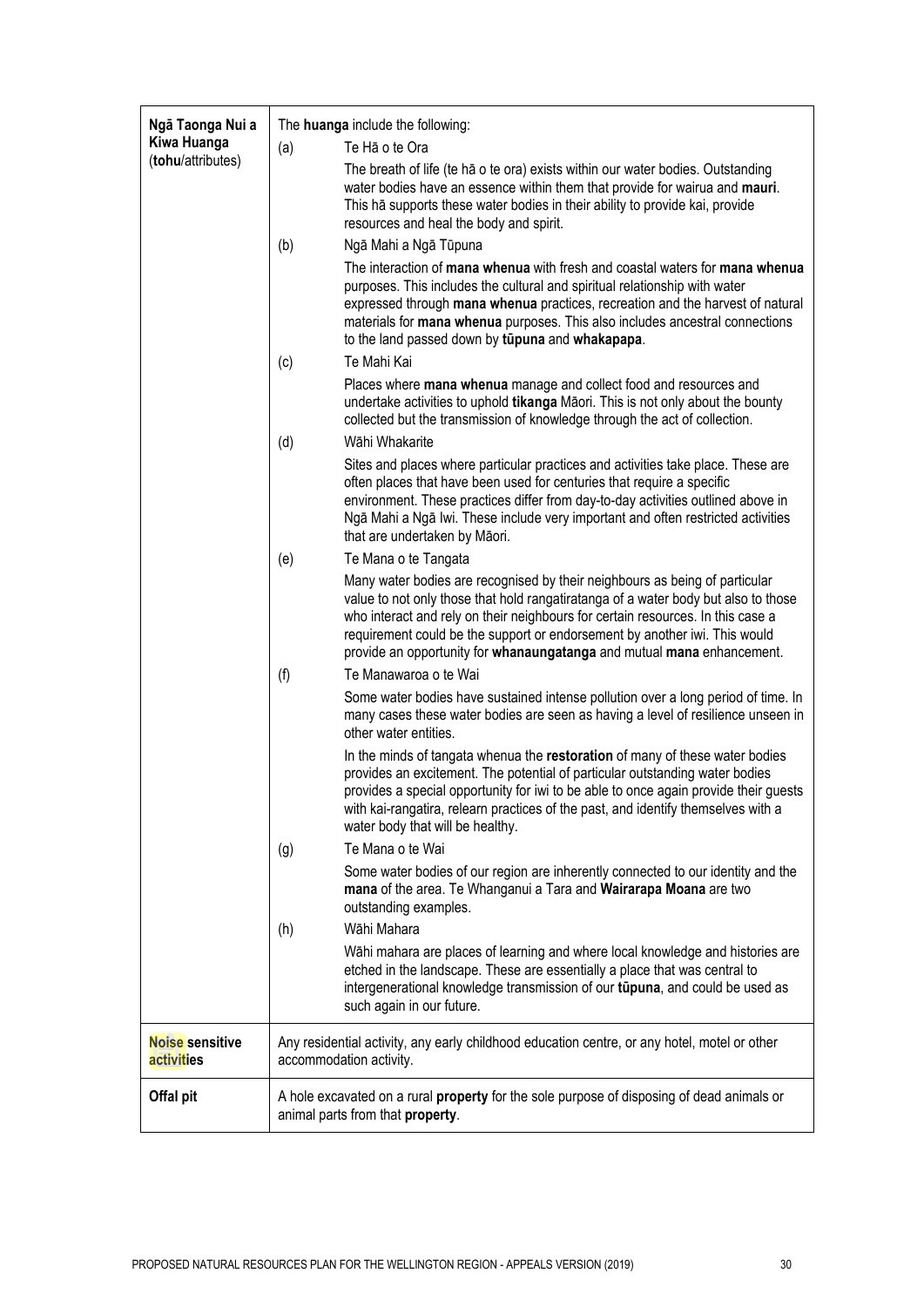| <b>Offset</b>                                                              | A measurable positive outcome resulting from an action designed to compensate for the<br>significant residual adverse effects on the environment arising from an activity after<br>avoidance, remediation and mitigation measures have been taken.                                                                                                                                                                                                                                                                                                                                                                                                                                                                                                                              |
|----------------------------------------------------------------------------|---------------------------------------------------------------------------------------------------------------------------------------------------------------------------------------------------------------------------------------------------------------------------------------------------------------------------------------------------------------------------------------------------------------------------------------------------------------------------------------------------------------------------------------------------------------------------------------------------------------------------------------------------------------------------------------------------------------------------------------------------------------------------------|
| <b>On-site domestic</b><br>wastewater<br>treatment and<br>discharge system | A treatment and discharge system which receives, treats, and discharges wastewater via a<br>land discharge system or to a holding tank on the same property that produces the<br>wastewater.                                                                                                                                                                                                                                                                                                                                                                                                                                                                                                                                                                                    |
| Open fire                                                                  | An open fire is any fire where the combustion chamber is not totally enclosed within a<br>domestic building. This includes combustion chambers that are partially closed (e.g. has a<br>door) and those that have a limited control of the primary or secondary air supply. Some<br>common examples of open fires are fireplaces including brick or masonry, visors, and open<br>hearths.                                                                                                                                                                                                                                                                                                                                                                                       |
| <b>Operational</b><br>requirement                                          | When an activity needs to be carried out in a particular location or way (including because of<br>technical, logistical or safety reasons) in order to be able to function effectively and efficiently.                                                                                                                                                                                                                                                                                                                                                                                                                                                                                                                                                                         |
| Other<br>infrastructure                                                    | Infrastructure, other than specified infrastructure, that was lawfully established before, and<br>in place at, the close of 2 September 2020.                                                                                                                                                                                                                                                                                                                                                                                                                                                                                                                                                                                                                                   |
| <b>Outdoor burning</b>                                                     | The combustion of materials in the open air, including, but not limited to, burning in a simple<br>drum or single combustion chamber or waste incineration device, or on open ground.                                                                                                                                                                                                                                                                                                                                                                                                                                                                                                                                                                                           |
| Outstanding<br>natural wetland                                             | Outstanding natural wetlands are identified in Schedule A3 (outstanding wetlands).                                                                                                                                                                                                                                                                                                                                                                                                                                                                                                                                                                                                                                                                                              |
| <b>Pit latrine</b>                                                         | A disposal system for human waste in a hole dug in the ground, ranging from a simple slit<br>trench to more elaborate systems with ventilation. Also called 'long-drop' or 'privies'.                                                                                                                                                                                                                                                                                                                                                                                                                                                                                                                                                                                           |
| <b>Point source</b><br>discharge                                           | The discharge of water or contaminants at a specific identifiable location (such as a factory)<br>or from a fixed facility such as a pipe or smokestack.                                                                                                                                                                                                                                                                                                                                                                                                                                                                                                                                                                                                                        |
| <b>Polluted airshed</b>                                                    | An airshed that with more than 1.0 average exceedances of the ambient PM <sub>10</sub> standard for<br>the immediately prior 5-year period, calculated from meaningful data for up to 5 years of<br>monitoring data.                                                                                                                                                                                                                                                                                                                                                                                                                                                                                                                                                            |
| <b>Port Noise</b><br><b>Control Line</b>                                   | The line at or beyond which the rule controlling the emission of noise from port related<br>activities applies and where the noise from port related activities is monitored.                                                                                                                                                                                                                                                                                                                                                                                                                                                                                                                                                                                                   |
| Port related<br>activities                                                 | Activities within the Commercial Port Area, the Lambton Harbour Area and on the adjacent<br>land within the district including, but not limited to, the berthing, departure and movement of<br>ships, storage and cargo handling, handling of goods and passengers, all activities<br>associated with the movement, storage and handling of cargo and any activities (including<br>construction, maintenance and repair) associated with buildings, other structures, machinery<br>and equipment used in connection with the port or its administration. Activities not directly<br>connected to the operation of the port such as office activities, retail activities, and other non-<br>port uses within the Commercial Port Area and the Lambton Harbour Area are excluded. |
| Property                                                                   | Any contiguous area of land including adjacent land separated by a road or river, held in one<br>ownership and may include one or more certificates records of title. Except that in the case of<br>land subdivided under the Unit Title Act 1972 or 2010 or a cross lease system, a property is<br>the whole of the land subject to the unit development or cross lease.                                                                                                                                                                                                                                                                                                                                                                                                       |
| <b>Pumped drainage</b><br>scheme                                           | A scheme for the drainage of land by the pumped collection, transfer and point source<br>discharge of water to a surface water body, but excludes a stormwater network or<br>wastewater network.                                                                                                                                                                                                                                                                                                                                                                                                                                                                                                                                                                                |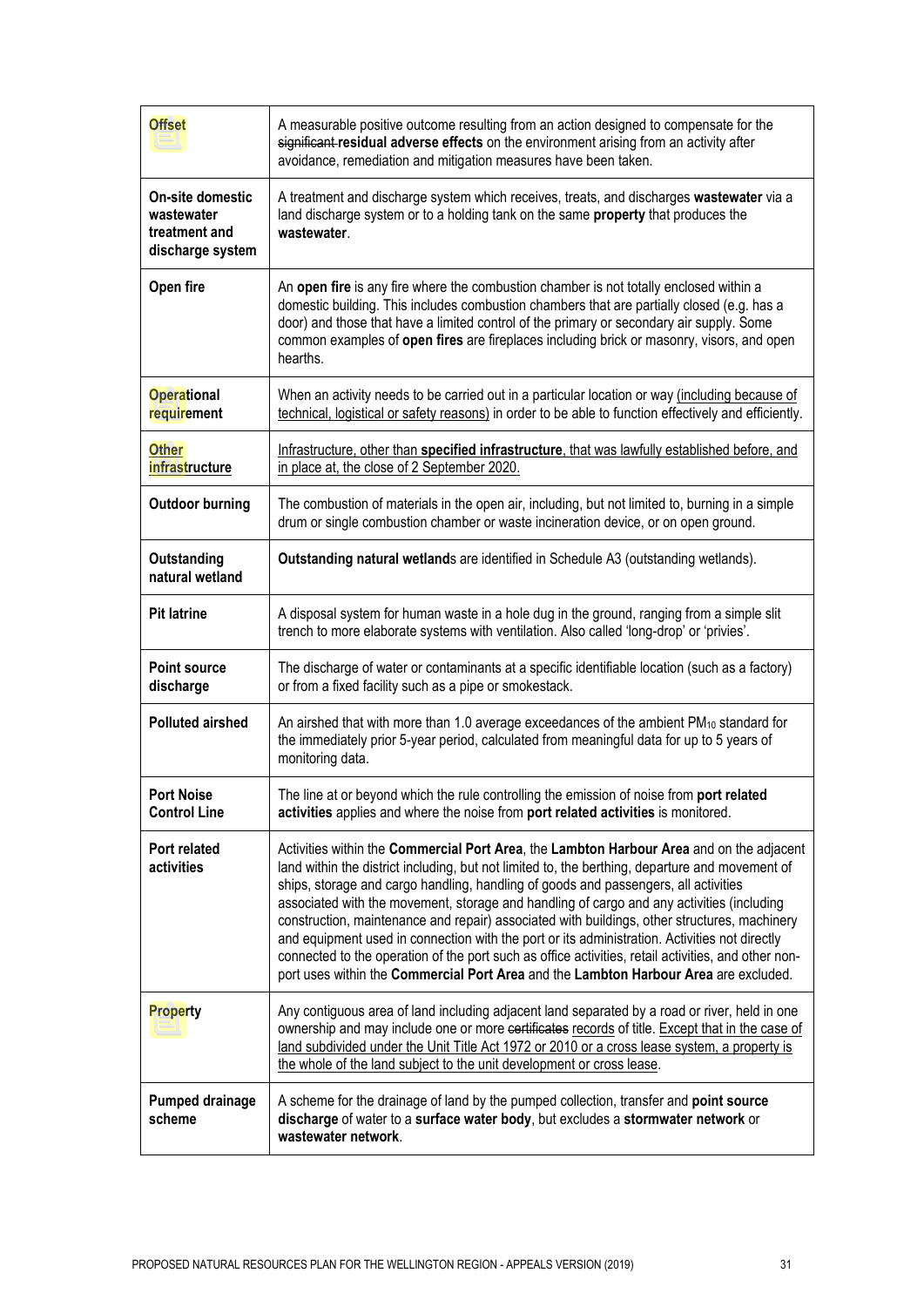| <b>Pumping test</b>                                                                                 | A test made by pumping a well for a period of time and observing the change in water level or<br>pressure in the aquifer. A pumping test may be used to determine the capacity of the well<br>and the hydraulic characteristics of the aquifer.                                                                                                                                                                                                                                                                                                                                                                                                                                                                                                                                                                                                                                                                                                                                                                                                                                                                                                                                                                                                                                                                                                                                                                                                                                                                                                                                                                                                                                                                                                                                                                                                                                                                                                                                                                                                                                                                                                                                                                                                                                                                                                                                                                                                                                                                                                                                                                                                                                                                                                                                                                    |
|-----------------------------------------------------------------------------------------------------|--------------------------------------------------------------------------------------------------------------------------------------------------------------------------------------------------------------------------------------------------------------------------------------------------------------------------------------------------------------------------------------------------------------------------------------------------------------------------------------------------------------------------------------------------------------------------------------------------------------------------------------------------------------------------------------------------------------------------------------------------------------------------------------------------------------------------------------------------------------------------------------------------------------------------------------------------------------------------------------------------------------------------------------------------------------------------------------------------------------------------------------------------------------------------------------------------------------------------------------------------------------------------------------------------------------------------------------------------------------------------------------------------------------------------------------------------------------------------------------------------------------------------------------------------------------------------------------------------------------------------------------------------------------------------------------------------------------------------------------------------------------------------------------------------------------------------------------------------------------------------------------------------------------------------------------------------------------------------------------------------------------------------------------------------------------------------------------------------------------------------------------------------------------------------------------------------------------------------------------------------------------------------------------------------------------------------------------------------------------------------------------------------------------------------------------------------------------------------------------------------------------------------------------------------------------------------------------------------------------------------------------------------------------------------------------------------------------------------------------------------------------------------------------------------------------------|
| <b>Reclamation</b>                                                                                  | Reclamation in the coastal marine area or the bed of a river, lake, or wetland means the<br>creation of dry land.<br>In the coastal marine area, reclamation does not include coastal or river mouth protection<br>structures such as seawalls or revetments, boat ramps, and any structure above water where<br>that structure is supported by piles, or any infilling where the purpose of that infilling is to<br>provide beach nourishment.                                                                                                                                                                                                                                                                                                                                                                                                                                                                                                                                                                                                                                                                                                                                                                                                                                                                                                                                                                                                                                                                                                                                                                                                                                                                                                                                                                                                                                                                                                                                                                                                                                                                                                                                                                                                                                                                                                                                                                                                                                                                                                                                                                                                                                                                                                                                                                    |
| <b>Regionally</b><br>significant<br>infrastructure*<br>Renewable energy<br>generation<br>activities | Regionally significant infrastructure includes:<br>pipelines for the distribution or transmission of natural or manufactured gas or petroleum.<br>$\bullet$<br>including any associated fittings, appurtenances, fixtures or equipment<br>strategic facilities to the telecommunication network, as defined in section 5 of the<br>$\bullet$<br>Telecommunications Act 2001<br>strategic facilities to the radio communications network, as defined in section 2(1) of the<br>$\bullet$<br>Radio Communications Act 1989<br>the National grid<br>$\bullet$<br>facilities for the generation and/or transmission of electricity where it is supplied to the<br>$\bullet$<br>National grid and/or the local distribution network This excludes supply within the local<br>distribution network.<br>facilities for the electricity distribution network, where it is 11kV and above. This excludes<br>$\bullet$<br>private connections to the local distribution network<br>the local authority water supply network (including intake structures) and water treatments<br>$\bullet$<br>plants<br>the local authority wastewater and stormwater networks and systems, including<br>۰<br>treatment plants and storage and discharge facilities<br>the Strategic Transport Network (including ancillary structures required to operate,<br>$\bullet$<br>maintain, upgrade and develop that network)<br>routes: Masterton-Castlepoint<br>following<br>Blairlogie-<br>local<br>arterial<br>Road,<br>the<br>$\bullet$<br>Langdale/Homewood/Riversdale Road and Cape Palliser Road in Wairarapa, Tītahi Bay<br>Road and Grays Road in Porirua, and Kāpiti Road, Marine Parade, Mazengarb Road, Te<br>Moana Road, Akatarawa Road, Matatua Road, Rimu Road, Epiha Street, Paekakariki Hill<br>Road, The Parade [Paekakariki] and The Esplanade [Raumati South] in Kāpiti<br>Wellington City bus terminal and Wellington Railway Station terminus<br>$\bullet$<br>Wellington International Airport<br>$\bullet$<br>Masterton Hood Aerodrome<br>$\bullet$<br>Kapiti Coast Airport<br>$\bullet$<br>Commercial Port Area and infrastructure associated with Port related activities in the<br>$\bullet$<br>Lambton Harbour Area within Wellington Harbour (Port Nicholson) and adjacent land<br>used in association with the movement of cargo and passengers and including bulk fuel<br>supply infrastructure, and storage tanks for bulk liquids, and associated wharflines.<br>Silverstream, Spicer and Southern landfills.<br>$\bullet$<br>The construction, operation and maintenance of structures and ancillary facilities (including<br>internal access tracks and roads within the site) associated with renewable energy<br>generation, including small and community-scale distributed renewable generation activities |
|                                                                                                     | and the system of electricity conveyance required to convey electricity to the distribution<br>network and/or the national grid and electricity storage technologies associated with<br>renewable electricity.                                                                                                                                                                                                                                                                                                                                                                                                                                                                                                                                                                                                                                                                                                                                                                                                                                                                                                                                                                                                                                                                                                                                                                                                                                                                                                                                                                                                                                                                                                                                                                                                                                                                                                                                                                                                                                                                                                                                                                                                                                                                                                                                                                                                                                                                                                                                                                                                                                                                                                                                                                                                     |
| <b>Residual adverse</b><br>effects                                                                  | The negative effects on the environment remaining from an activity after avoidance,<br>remediation, and mitigation measures have been taken.                                                                                                                                                                                                                                                                                                                                                                                                                                                                                                                                                                                                                                                                                                                                                                                                                                                                                                                                                                                                                                                                                                                                                                                                                                                                                                                                                                                                                                                                                                                                                                                                                                                                                                                                                                                                                                                                                                                                                                                                                                                                                                                                                                                                                                                                                                                                                                                                                                                                                                                                                                                                                                                                       |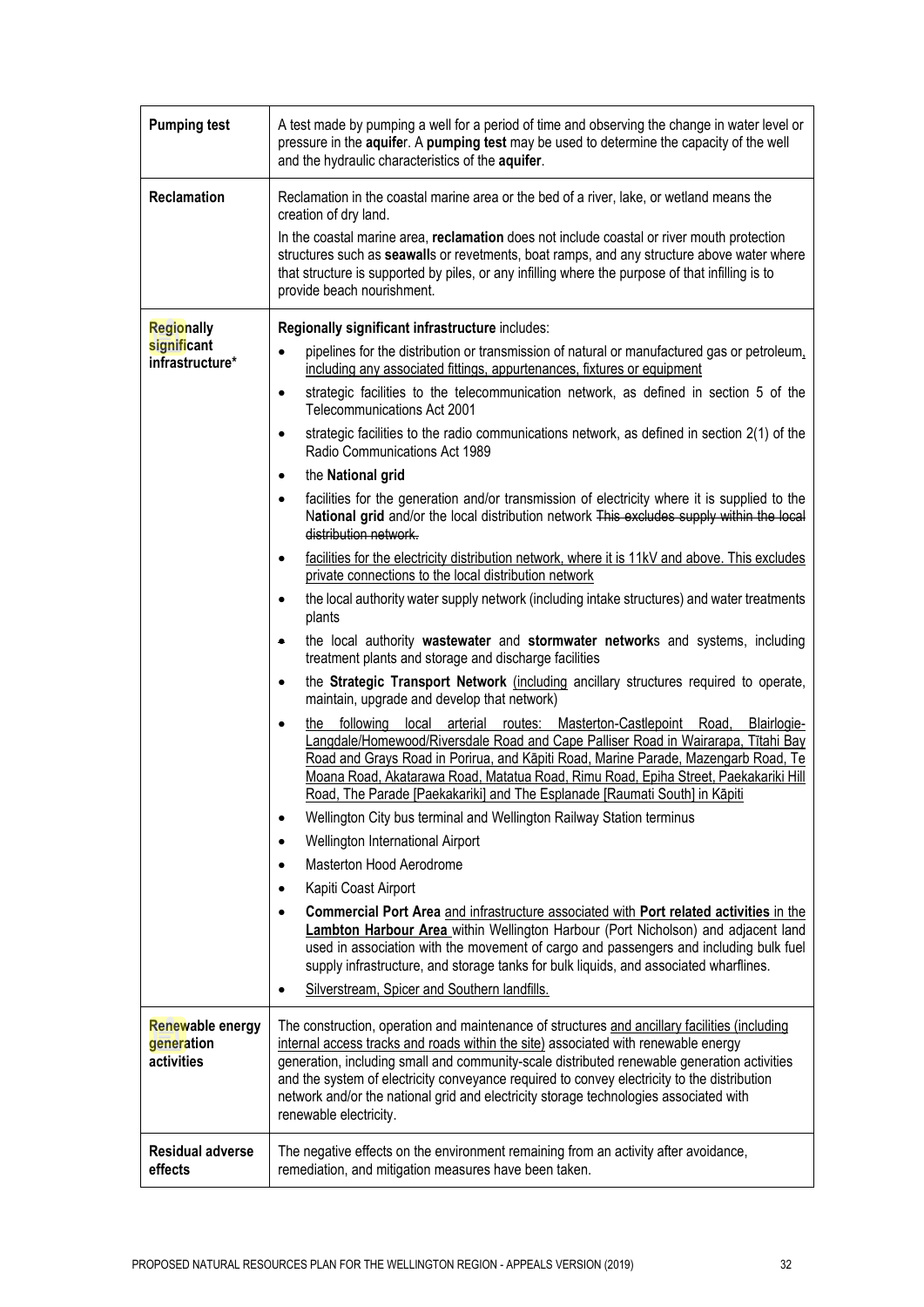| <b>Residual hazard</b><br>risk*                    | The hazard risk to a subdivision or development that remains after implementation of hazard<br>risk treatment or hazard mitigation works.                                                                                                                                                                                                                                                                                                                                                                                                                                                                                                                                                                                                                                                                                                                                                                                                                                                                                                                                                                                                                                                                                                                                                                                                                                                                                                                                                                                                                                                                                                                                                                                                                                                                                                                                                                                                                                                                                                                                                  |
|----------------------------------------------------|--------------------------------------------------------------------------------------------------------------------------------------------------------------------------------------------------------------------------------------------------------------------------------------------------------------------------------------------------------------------------------------------------------------------------------------------------------------------------------------------------------------------------------------------------------------------------------------------------------------------------------------------------------------------------------------------------------------------------------------------------------------------------------------------------------------------------------------------------------------------------------------------------------------------------------------------------------------------------------------------------------------------------------------------------------------------------------------------------------------------------------------------------------------------------------------------------------------------------------------------------------------------------------------------------------------------------------------------------------------------------------------------------------------------------------------------------------------------------------------------------------------------------------------------------------------------------------------------------------------------------------------------------------------------------------------------------------------------------------------------------------------------------------------------------------------------------------------------------------------------------------------------------------------------------------------------------------------------------------------------------------------------------------------------------------------------------------------------|
| <b>Restoration</b>                                 | The rehabilitation of sites, habitats or ecosystems to support indigenous flora and fauna,<br>ecosystem functions and natural processes that would naturally occur in the ecosystem and<br>locality.                                                                                                                                                                                                                                                                                                                                                                                                                                                                                                                                                                                                                                                                                                                                                                                                                                                                                                                                                                                                                                                                                                                                                                                                                                                                                                                                                                                                                                                                                                                                                                                                                                                                                                                                                                                                                                                                                       |
| <b>Reverse</b><br>sensitivity*                     | The vulnerability of an existing lawfully-established activity to other activities in the vicinity<br>which are sensitive to adverse environmental effects that may be generated by such existing<br>activities, thereby creating the potential for the operation of such existing activity to be<br>constrained.                                                                                                                                                                                                                                                                                                                                                                                                                                                                                                                                                                                                                                                                                                                                                                                                                                                                                                                                                                                                                                                                                                                                                                                                                                                                                                                                                                                                                                                                                                                                                                                                                                                                                                                                                                          |
| <b>Risk-based</b><br>approach (natural<br>hazards) | A risk-based approach takes account of the intended purpose of the development, the<br>likelihood of natural hazard events occurring, the vulnerability and exposure of the site, use or<br>development, the severity and consequences of potential hazard events and the costs and<br>benefits of acting or not acting. An assessment is required as part of a resource consent<br>application in high risk areas and needs to be commensurate with the size and scale of the<br>use or development. The hazard risk can be evaluateds on a scale from low to high or<br>acceptable to intolerable, assessed on the basis of:<br>(a)<br>the scale, engineering design and intended life and use for the development, and<br>the likelihood, frequency and magnitude of natural hazard events that could<br>(b)<br>potentially affect the site or development, and<br>the vulnerability and exposure of both the development and areas around the<br>(c)<br>development to natural hazards, and<br>the severity of any physical, social, economic and environmental consequences<br>(d)<br>that could arise from natural hazard events affecting both the site or development<br>and areas around the site or development, and<br>the costs and benefits of acting or not acting.<br>(e)<br>An assessment using the risk-based approach is required as part of a resource consent<br>application in high hazard areas and needs to be commensurate with the size and scale of<br>the use or development<br>Note<br>Methods for evaluating hazard risk are described in Risk-based land use planning for natural<br>hazard risk reduction (September 2013) published by GNS Science and the Risk based<br>approach to natural hazards under the RMA (June 2016) prepared for Ministry for the<br>Environment by Tonkin & Taylor.<br>A risk-based approach may be informed by any consultation undertaken to understand the<br>community's tolerance of risk, now and in the future, including the ability and willingness to<br>prepare for and adapt to risk, and respond to a risk event. |
| <b>River class</b>                                 | Classification of the region's rivers based size, nature of the catchment and substrate,<br>described as:<br>River class 1 Steep, hard sedimentary<br>River class 2 Mid-gradient, coastal and hard sedimentary<br>River class 3 Mid-gradient, soft sedimentary<br>River class 4 Lowland, large, draining ranges<br>River class 5 Lowland, large, draining plains and eastern Wairarapa<br>River class 6 Lowland, small<br>River classes are shown on Maps 21a-21e.                                                                                                                                                                                                                                                                                                                                                                                                                                                                                                                                                                                                                                                                                                                                                                                                                                                                                                                                                                                                                                                                                                                                                                                                                                                                                                                                                                                                                                                                                                                                                                                                                         |
| Rongoā                                             | Traditional healing plants.                                                                                                                                                                                                                                                                                                                                                                                                                                                                                                                                                                                                                                                                                                                                                                                                                                                                                                                                                                                                                                                                                                                                                                                                                                                                                                                                                                                                                                                                                                                                                                                                                                                                                                                                                                                                                                                                                                                                                                                                                                                                |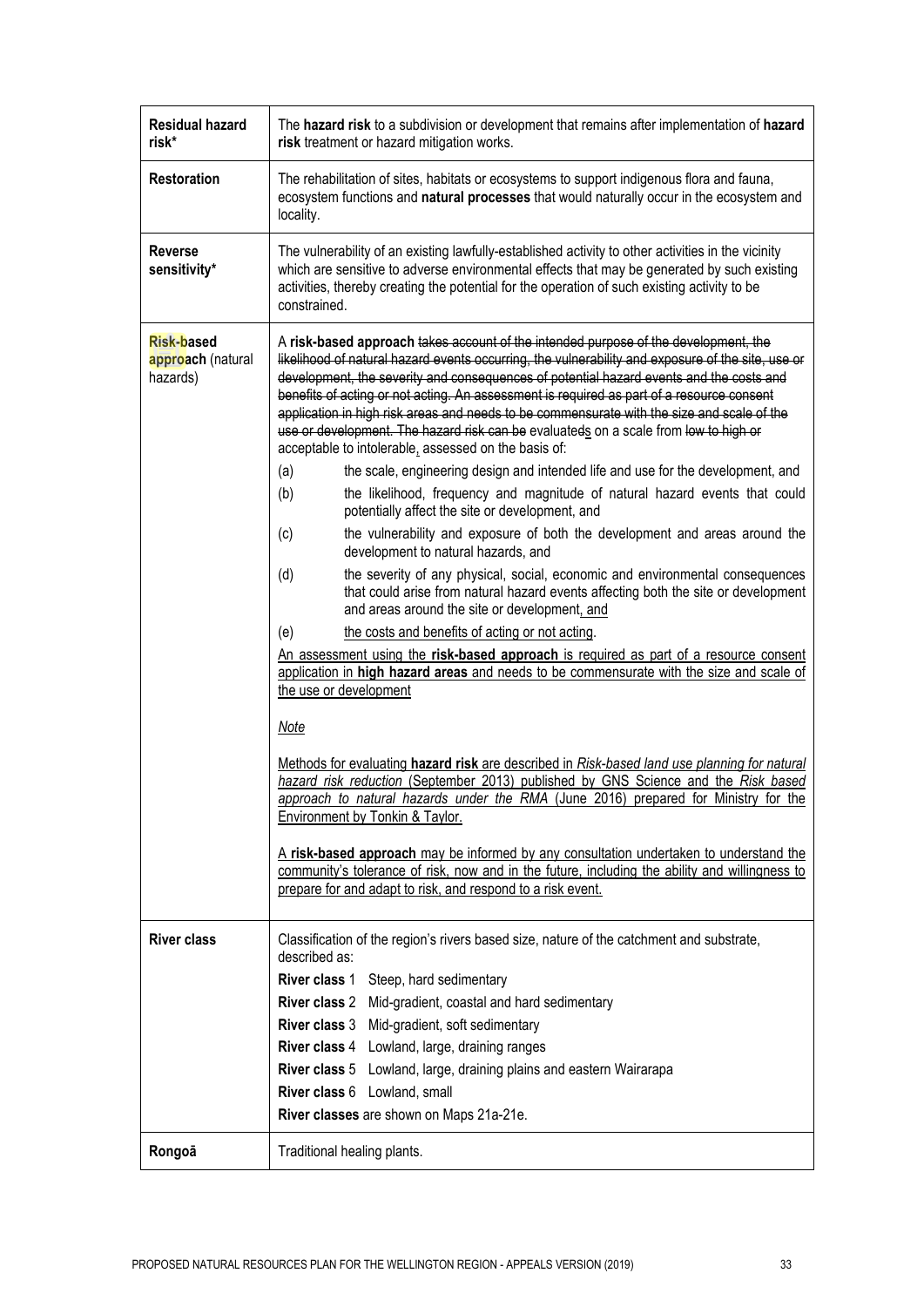| Rotenone                                                    | Is a vertebrate toxic agent and means -<br>rotenone by itself; or<br><u>(a)</u>                                                                                                                                                                                                                                                                                                                                                                                                                                                                                     |
|-------------------------------------------------------------|---------------------------------------------------------------------------------------------------------------------------------------------------------------------------------------------------------------------------------------------------------------------------------------------------------------------------------------------------------------------------------------------------------------------------------------------------------------------------------------------------------------------------------------------------------------------|
|                                                             | (b)<br>a formulation, product, bait or delivery system that contains rotenone.                                                                                                                                                                                                                                                                                                                                                                                                                                                                                      |
| Sensitive activity*                                         | Activities which suffer should they experience adverse effects typically associated with some<br>lawful activities. For example, dust or noise from a quarry or port facility, noise in an<br>entertainment precinct, smells from a sewage treatment facility. Activities considered<br>sensitive include any residential activity, any early childhood education centre, and any hotel<br>or other accommodation activity. It may also include hospitals and respite care facilities.                                                                              |
| <b>Seawall</b>                                              | A hard inflexible structure between the land-water interface along river mouths, shorelines, or<br>lake edges made up of structural materials including concrete, steel, timber or rock. A seawall<br>is a structure or modification to the seabed, foreshore or coastal land and includes any<br>integrated rock revetments, groynes or bulkheads, with the primary purpose or effect of<br>protecting an activity from a coastal hazard, including erosion.                                                                                                       |
| Sensitive area                                              | A sensitive area includes the following:<br>dwelling house, or marae and<br>(a)<br>educational facilities, and<br>(b)<br>public places, and<br>(c)<br>(d)<br>surface water bodies and associated riparian vegetation, and<br>non-target plants, crops, and bee hives, which are sensitive to agrichemicals, and<br>(e)<br>(f)<br>organically certified properties, e.g. Bio-Gro, and<br>natural wetlands, outstanding water bodies listed in Schedule A and ecosystems<br>(g)<br>and habitats with significant indigenous biodiversity values listed in Schedule F. |
| Serious water                                               | A serious temporary shortage of water that may require a water shortage direction to be                                                                                                                                                                                                                                                                                                                                                                                                                                                                             |
| shortage                                                    | issued under section 329 of the Resource Management Act 1991.                                                                                                                                                                                                                                                                                                                                                                                                                                                                                                       |
| <b>Significant</b><br>contact recreation<br>freshwater body | A river or lake identified as having significant primary contact recreation values, identified in<br>Schedule H1 and shown in Map 20.                                                                                                                                                                                                                                                                                                                                                                                                                               |
| <b>Significant</b><br>mineral<br>resources*                 | Deposits of minerals, the extraction of which is of potential importance in order to meet the<br>current or future mineral needs of the region or nation.                                                                                                                                                                                                                                                                                                                                                                                                           |
| Significant natural<br>wetland                              | A natural wetland that meets one or more of criteria (a) to (d) listed in Policy 23 of the<br>Regional Policy Statement 2013 being: representativeness; rarity; diversity; ecological<br>context. Identified significant natural wetlands greater than 0.1ha from which livestock<br>should be excluded under Rule R98 are listed in Schedule F3 (significant wetlands).<br>(Note - Schedule F3 lists identified significant natural wetlands that are greater than 0.1 ha<br>for the purpose of managing livestock exclusion under Rule R97).                      |
| <b>Silage</b>                                               | A fermented, high-moisture stored which can be fed to ruminants.                                                                                                                                                                                                                                                                                                                                                                                                                                                                                                    |
| Sludge                                                      | The semi-liquid solids settled from wastewater or animal effluent storage systems.                                                                                                                                                                                                                                                                                                                                                                                                                                                                                  |
| <b>SLUR Category III</b><br>land                            | Land classified as Category III in the Selected Land Use Register (SLUR) for the Wellington<br>Region, being land where there is evidence that the land has a hazardous substance in or on<br>it that has, or is reasonably likely to have, significant adverse effects on the environment.                                                                                                                                                                                                                                                                         |
| <b>SLUR Category IV</b><br>land                             | Land classified as Category IV in the Selected Land Use Register (SLUR) for the Wellington<br>Region.                                                                                                                                                                                                                                                                                                                                                                                                                                                               |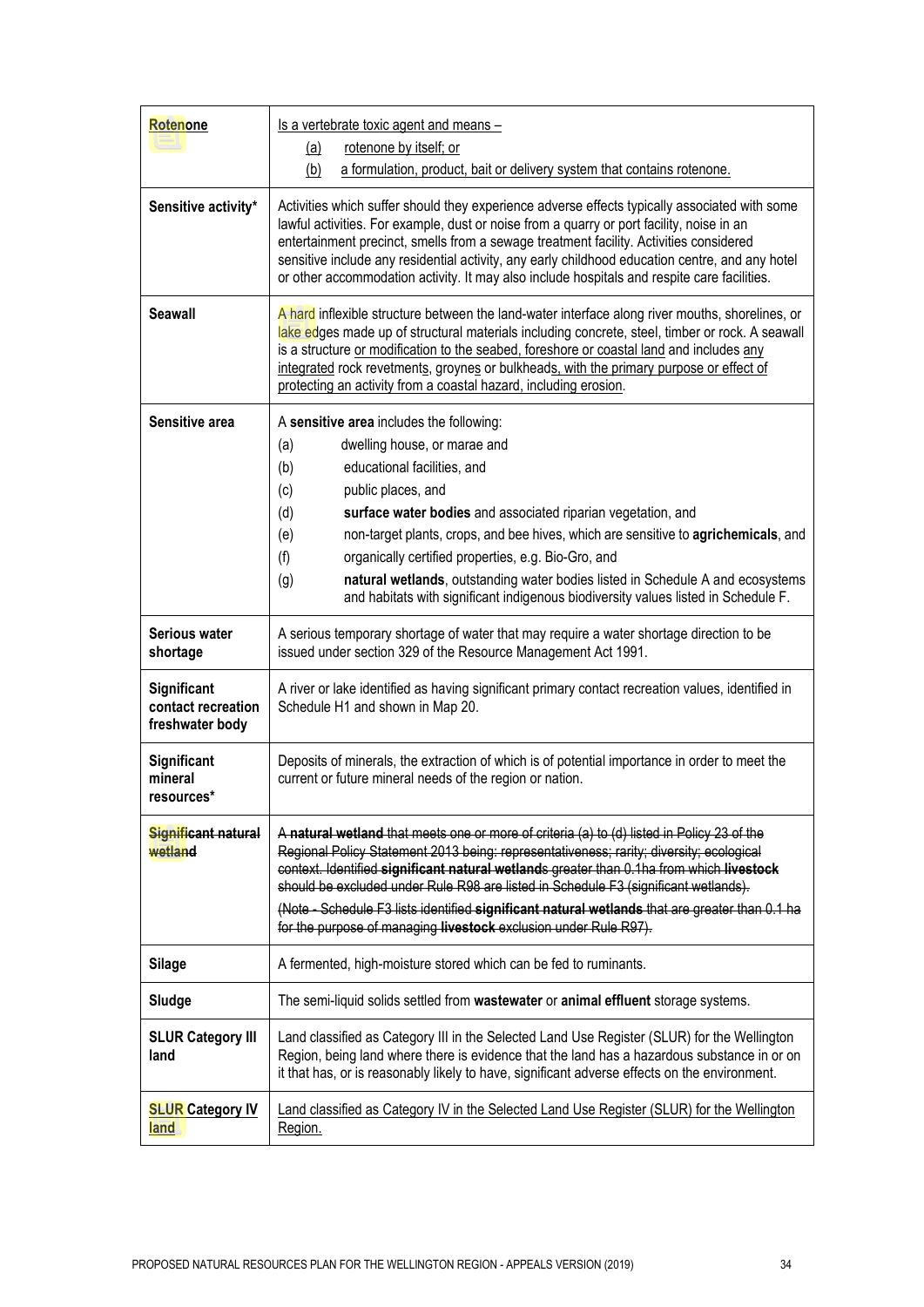| Soft engineering                          | Works such as beach nourishment, dune rebuilding and riparian planting that use non-<br>structural materials (e.g. sand, cobbles, native plants) to mimic natural coastal and riverine<br>features that can act to mitigate the impacts from natural hazards.                                                                                                                                                                                                                                                                                                                                                                                  |
|-------------------------------------------|------------------------------------------------------------------------------------------------------------------------------------------------------------------------------------------------------------------------------------------------------------------------------------------------------------------------------------------------------------------------------------------------------------------------------------------------------------------------------------------------------------------------------------------------------------------------------------------------------------------------------------------------|
| Solid animal<br>waste                     | Solid waste of animal origin other than humans, including excrement and associated<br>vegetative material, but does not include dead animals or animal parts.                                                                                                                                                                                                                                                                                                                                                                                                                                                                                  |
| Source control                            | Measures designed to prevent the generation of, and introduction of contaminants into,<br>stormwater including by bunding or roofing high risk areas and avoiding the use of high risk<br>contaminating products.                                                                                                                                                                                                                                                                                                                                                                                                                              |
| <b>Specified</b><br><b>Infrastructure</b> | Infrastructure that delivers a service operated by a lifeline utility (as defined in the<br>(a)<br>Civil Defence Emergency Management Act 2002).<br>regionally significant infrastructure identified as such in a regional policy<br>(b)<br>statement or regional plan,<br>any public flood control, flood protection, or drainage works carried out:<br>(c)<br>by or on behalf of a local authority, including works carried out for the purposes<br>(i)<br>set out in section 133 of the Soil Conservation and Rivers Control Act 1941, or<br>for the purpose of drainage by drainage districts under the Land Drainage Act<br>(ii)<br>1908. |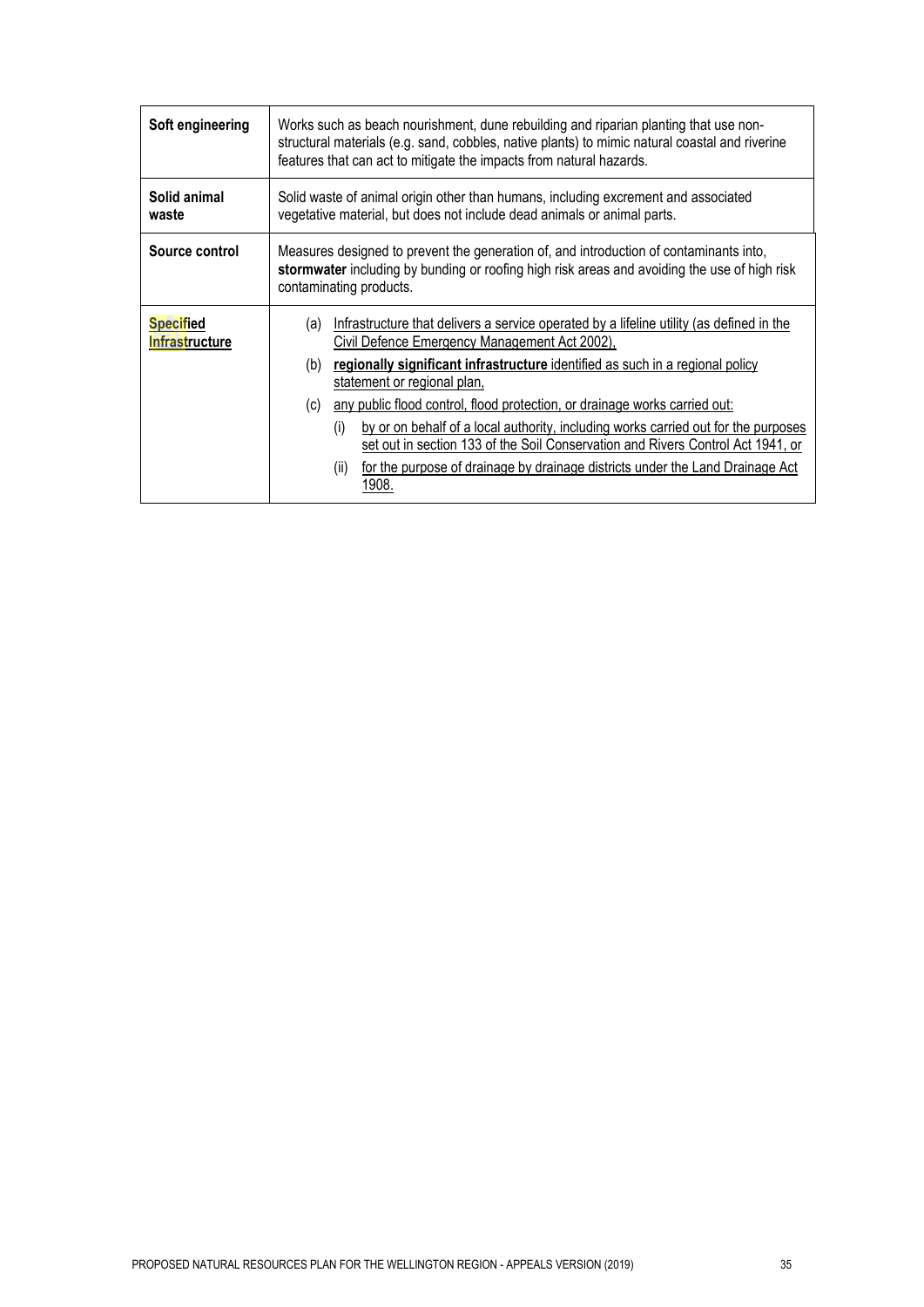| <b>Specified</b>               | Specified materials includes, but not limited to, the following:                                                                                                                                                                                                                                                                                                                                                                                                                                     |
|--------------------------------|------------------------------------------------------------------------------------------------------------------------------------------------------------------------------------------------------------------------------------------------------------------------------------------------------------------------------------------------------------------------------------------------------------------------------------------------------------------------------------------------------|
| materials                      | wood that is painted, oiled or stained, other than a minor and incidental amount,<br>(a)<br>including but not limited to lead based painted wood, and                                                                                                                                                                                                                                                                                                                                                |
|                                | wood treated with copper, chromium and arsenic (CCA) or other chemicals, and<br>(b)                                                                                                                                                                                                                                                                                                                                                                                                                  |
|                                | timber treated with preservatives or impregnated with chemicals, including but not<br>(c)<br>limited to particleboard, MDF and chipboard, and                                                                                                                                                                                                                                                                                                                                                        |
|                                | construction or demolition waste, and<br>(d)                                                                                                                                                                                                                                                                                                                                                                                                                                                         |
|                                | all plastics, including but not limited to halogen or phosphorus-containing plastics,<br>(e)<br>and                                                                                                                                                                                                                                                                                                                                                                                                  |
|                                | (f)<br>paint and other surface-coating materials, and                                                                                                                                                                                                                                                                                                                                                                                                                                                |
|                                | used or waste oil, and<br>(g)                                                                                                                                                                                                                                                                                                                                                                                                                                                                        |
|                                | (h)<br>tar or bitumen, and                                                                                                                                                                                                                                                                                                                                                                                                                                                                           |
|                                | (i)<br>all rubber, including but not limited to rubber tyres, and                                                                                                                                                                                                                                                                                                                                                                                                                                    |
|                                | (i)<br>materials containing asbestos, and                                                                                                                                                                                                                                                                                                                                                                                                                                                            |
|                                | (k)<br>synthetic material, including but not limited to foams, fibreglass, and                                                                                                                                                                                                                                                                                                                                                                                                                       |
|                                | motor vehicles or motor vehicle parts, or any other combination of metals and<br>$($ l $)$<br>combustible substances, and                                                                                                                                                                                                                                                                                                                                                                            |
|                                | pathological, clinical veterinary or quarantine wastes or animal waste, but excluding<br>(m)<br>animal carcasses or offal, other than minor or incidental amounts that are not the<br>principal waste, and                                                                                                                                                                                                                                                                                           |
|                                | sludge from industrial processes, and<br>(n)                                                                                                                                                                                                                                                                                                                                                                                                                                                         |
|                                | (0)<br>municipal, commercial, institutional, domestic, or industrial waste.                                                                                                                                                                                                                                                                                                                                                                                                                          |
|                                |                                                                                                                                                                                                                                                                                                                                                                                                                                                                                                      |
|                                | This definition of specified materials excludes:                                                                                                                                                                                                                                                                                                                                                                                                                                                     |
|                                | the burning of pyrotechnics for private or public display or military training or for their<br>1.<br>authorised disposal by the New Zealand Defence Force, and                                                                                                                                                                                                                                                                                                                                       |
|                                | 2.<br>the burning of materials in burn boxes authorised by the New Zealand Defence Force,<br>and                                                                                                                                                                                                                                                                                                                                                                                                     |
|                                | 3.<br>the burning of animal carcasses or plant material for biosecurity purposes.                                                                                                                                                                                                                                                                                                                                                                                                                    |
|                                | 4.<br>the burning of bee hives as required under the Biosecurity Act 1993.                                                                                                                                                                                                                                                                                                                                                                                                                           |
|                                | 5.<br>the burning of green waste.                                                                                                                                                                                                                                                                                                                                                                                                                                                                    |
| <b>Stabilised</b>              | The process of having made an area of disturbed soil resistant to erosion. This may be<br>achieved by using methods including but not limited to indurated rock or through the<br>application of base course, or grassing a surface that is not otherwise resistant to erosion.<br>Where seeding or grassing is used on a surface that is not otherwise resistant to erosion, the<br>surface is considered stabilised once 80% vegetative ground cover has been established<br>over the entire area. |
| Stepdown<br>allocation         | A reduction in the core amount of water allocated from a river when river flows are low to<br>protect the minimum flow.                                                                                                                                                                                                                                                                                                                                                                              |
| <b>Stock crossing</b><br>point | The area of the bed or other land in a surface water body where livestock can cross from<br>one side to the other.                                                                                                                                                                                                                                                                                                                                                                                   |
| Storm surge*                   | A temporary elevation in water at the shoreline caused by a combination of low air pressure,<br>large waves (wave set-up) and strong onshore winds (wind set-up). Storm surge can elevate<br>water levels by over 1m. A storm tide occurs when a storm surge coincides with high tide.                                                                                                                                                                                                               |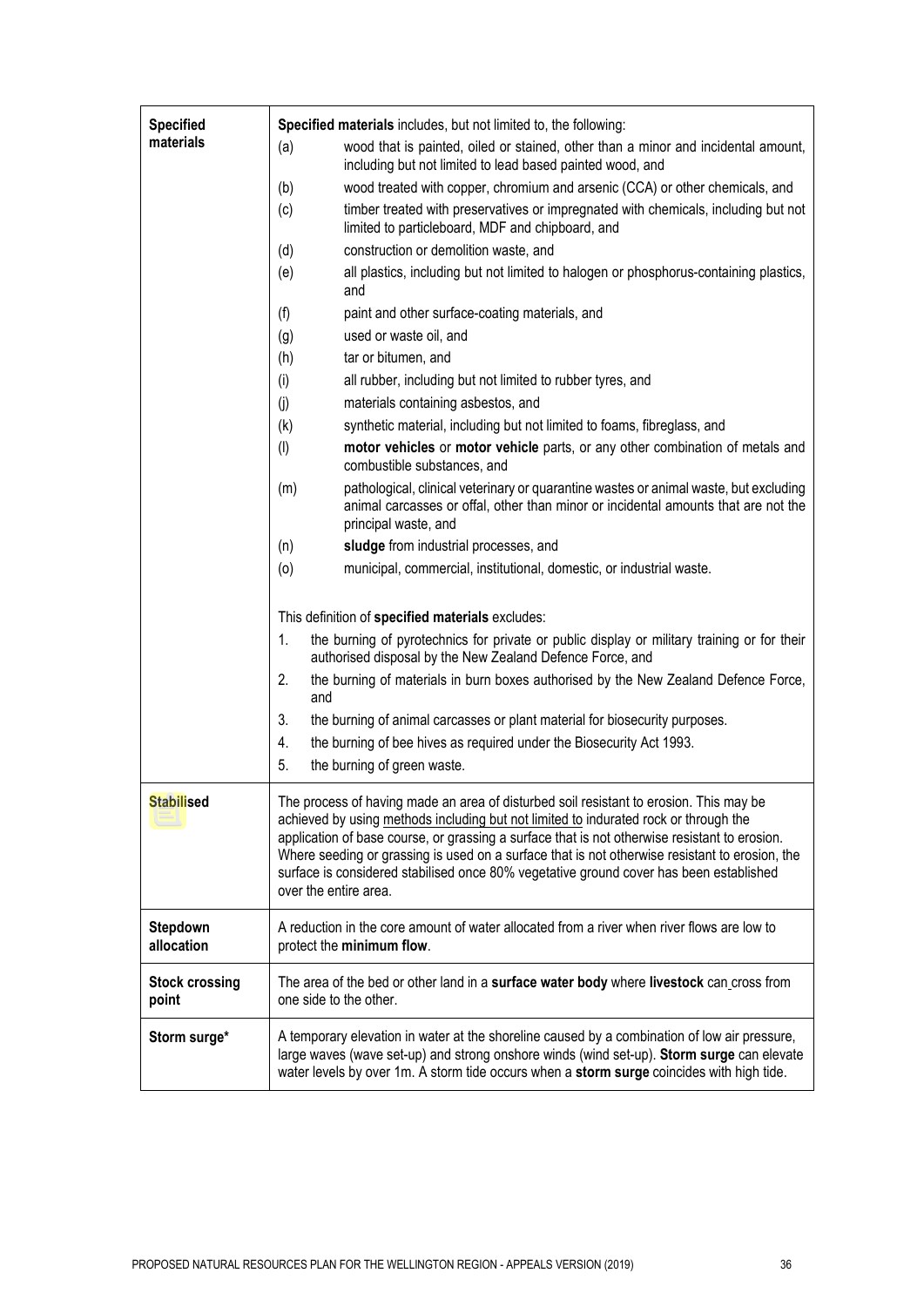| <b>Stormwater</b>                                      | Runoff that has been intercepted, channelled, diverted, intensified or accelerated by human<br>modification of a land surface, or runoff from the external surface of any structure, as a result<br>of precipitation and including any contaminants contained therein.<br>For the avoidance of doubt, stormwater excludes discharges associated with earthworks,<br>vegetation clearance, break-feeding and cultivation that are managed under rules in<br>section 5.4 of the Plan.                                                                                                                                                                                                                                                                                                                                                                                                                                                                                                                                                                                                                                                                                                                                                  |
|--------------------------------------------------------|--------------------------------------------------------------------------------------------------------------------------------------------------------------------------------------------------------------------------------------------------------------------------------------------------------------------------------------------------------------------------------------------------------------------------------------------------------------------------------------------------------------------------------------------------------------------------------------------------------------------------------------------------------------------------------------------------------------------------------------------------------------------------------------------------------------------------------------------------------------------------------------------------------------------------------------------------------------------------------------------------------------------------------------------------------------------------------------------------------------------------------------------------------------------------------------------------------------------------------------|
| <b>Stormwater</b><br>management<br>strategy            | A strategic document, required by Rule R51, that links stormwater asset management and<br>land use planning (including state highways) with water quality outcomes. A stormwater<br>management strategy describes how sub-catchments within a stormwater network will be<br>managed, through time, in accordance with any relevant objectives identified in the Plan.                                                                                                                                                                                                                                                                                                                                                                                                                                                                                                                                                                                                                                                                                                                                                                                                                                                                |
| <b>Stormwater</b><br>network                           | The network of devices designed to capture, detain, treat, transport and discharge<br>stormwater, including but not limited to kerbs, intake structures, pipes, soak pits, sumps,<br>swales and constructed ponds and wetlands, and that serves a road or more than one<br>property.                                                                                                                                                                                                                                                                                                                                                                                                                                                                                                                                                                                                                                                                                                                                                                                                                                                                                                                                                 |
| <b>Strategic</b><br><b>Transport</b><br><b>Network</b> | The Strategic Transport Network comprises includes the following parts of the Wellington<br>Region's transport network:<br>All railway corridors and 'core' bus routes as part of the region's public transport<br>(a)<br>network identified in the Regional Land Transport Plan 2015, and<br>All existing and proposed state highways, and<br>(b)<br>All Any other strategic roads that are classified as a National High Volume Road,<br>(c)<br>National Road, or Regional Road as part of the region's strategic road network<br>identified in the Regional Land Transport Plan 2015, and<br>Any other road classified as a high productivity motor vehicle (HPMV) route<br>(d)<br>identified in the Regional Land Transport Plan 2015, and<br>All sections of the regional cycling network classified as having a combined utility<br>(e)<br>and recreational focus identified in the Regional Land Transport Plan 2015, and<br>Any other existing and proposed cycleway and/or shared paths for which the New<br>(f)<br>Zealand Transport Agency and/or a local authority is/was the requiring authority or<br>is otherwise responsible.<br>The Strategic Transport Network is mapped in the Regional Land Transport Plan 2015. |
| <b>Supplementary</b><br>allocation                     | In addition to core allocation, an amount of water available for taking and use by resource<br>consents at times when the river is above the median flow.                                                                                                                                                                                                                                                                                                                                                                                                                                                                                                                                                                                                                                                                                                                                                                                                                                                                                                                                                                                                                                                                            |
| Surface water<br>allocation                            | The amount of water available for allocation, excluding supplementary allocation above<br>median flow, from:<br>Lakes, or<br>Rivers, or<br>Category A groundwater, or<br>Category B groundwater (stream depletion)                                                                                                                                                                                                                                                                                                                                                                                                                                                                                                                                                                                                                                                                                                                                                                                                                                                                                                                                                                                                                   |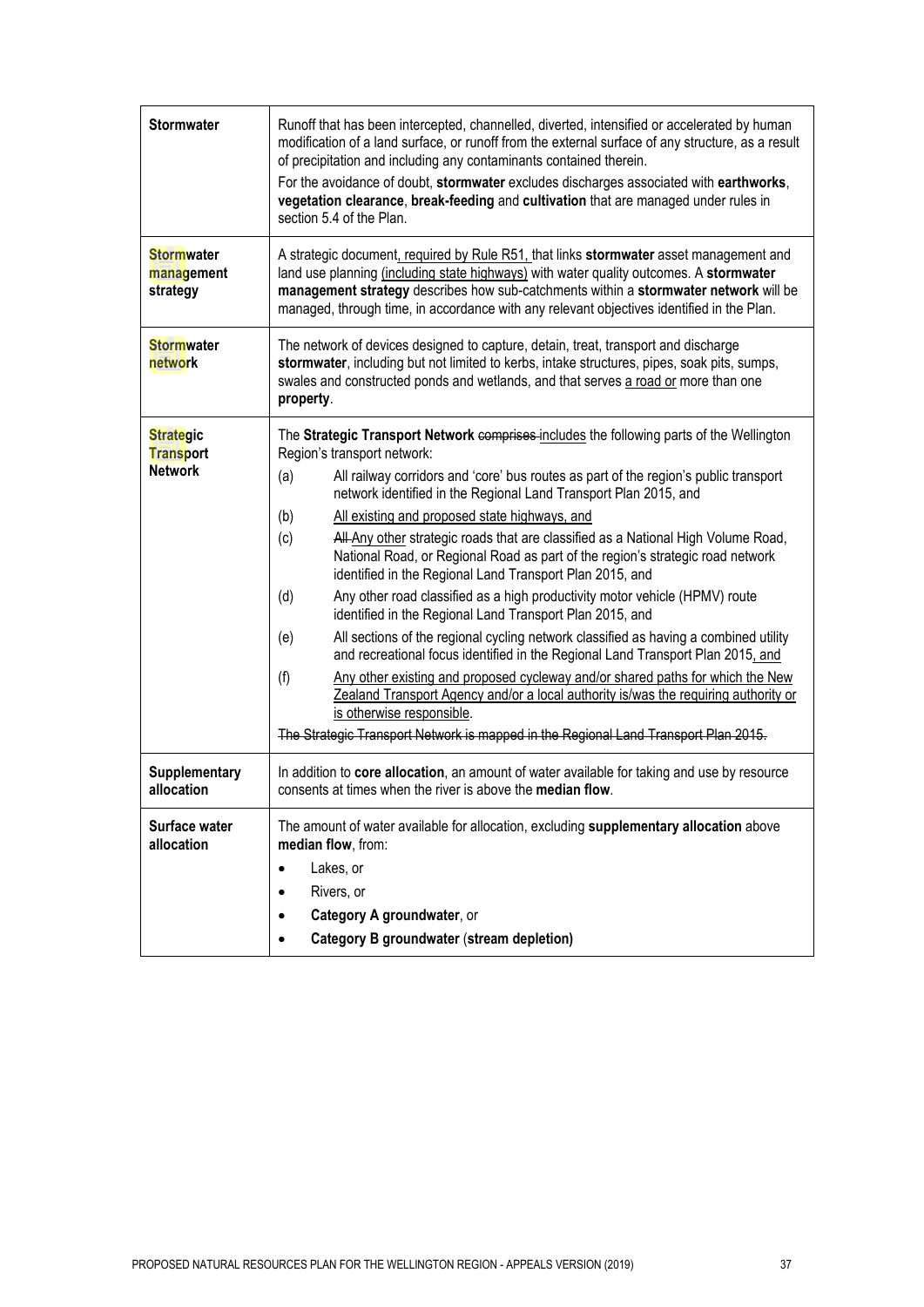| Surface water<br>body         | Any river, lake, natural wetland, estuary outside of the coastal marine area, open drain or<br>water race, and their bed. For the purpose of the Plan, surface water body does not include<br>ephemeral flow paths watercourses and bodies of water designed, installed and<br>maintained for any of the following purposes:<br>water storage ponds for<br>(a)<br>fire fighting or<br>(i)<br>(ii)<br>irrigation, or<br>(iii)<br>stock watering, or<br>water treatment ponds for<br>(b)<br>(iv)<br>wastewater, or<br>stormwater, or<br>(v)<br>nutrient attenuation, or<br>(vi)<br>(vii)<br>sediment control, or |
|-------------------------------|----------------------------------------------------------------------------------------------------------------------------------------------------------------------------------------------------------------------------------------------------------------------------------------------------------------------------------------------------------------------------------------------------------------------------------------------------------------------------------------------------------------------------------------------------------------------------------------------------------------|
|                               | (viii)<br>animal effluent, or                                                                                                                                                                                                                                                                                                                                                                                                                                                                                                                                                                                  |
|                               | (ix)<br>operating sumps, quarries and gravel pits.<br>Also see definitions for Category 1, and Category 2 surface water bodies, and the<br>definition for River class.                                                                                                                                                                                                                                                                                                                                                                                                                                         |
| <b>Taonga species</b>         | He tamaiti a ngā atua o tō tātou ao; a source of kai/toi/rongoā as identified by mana<br>whenua.                                                                                                                                                                                                                                                                                                                                                                                                                                                                                                               |
| <b>Temporary</b><br>structure | A structure in the coastal marine area which is not in place for a period exceeding a total of<br>31 days or part days during a 12 month period, inclusive of the placement and removal.                                                                                                                                                                                                                                                                                                                                                                                                                       |
| Tikanga*                      | Customary practices and values, typically followed in order to protect mauri and/or mana.                                                                                                                                                                                                                                                                                                                                                                                                                                                                                                                      |
| Tohu                          | A sign, mark, symbol or distinguishing feature.                                                                                                                                                                                                                                                                                                                                                                                                                                                                                                                                                                |
| <b>Tributary</b>              | A river or stream (of any order) that connects to a lake, or larger river or stream.                                                                                                                                                                                                                                                                                                                                                                                                                                                                                                                           |
| Tūpuna                        | Ancestors.                                                                                                                                                                                                                                                                                                                                                                                                                                                                                                                                                                                                     |
| <b>Unused water</b>           | Where more than 25% of the maximum daily amount of water allocated to a person for use<br>on a property they own or have an interest in, but not including water that is transferred for<br>use at another location by means of a transfer permit, is demonstrated to not be used over a<br>period of two consecutive years. Unused water does not apply to water allocated to a<br>community or group drinking water supply.                                                                                                                                                                                  |
| Upgrade                       | Use and development to bring existing structures or facilities up to current standards or to<br>improve the functional characteristics of structures or facilities, provided the upgrading itself<br>does not give rise to any significant adverse effects on the environment and provided that the<br>effects of the activity are the same or similar in character, intensity and scale as the existing<br>structure and activity.                                                                                                                                                                            |
|                               | In relation to renewable electricity generation activities, includes increasing the generation or<br>transmission capacity, efficiency or security of regionally significant infrastructure and<br>replacing support structures within the footprint of authorised activities.                                                                                                                                                                                                                                                                                                                                 |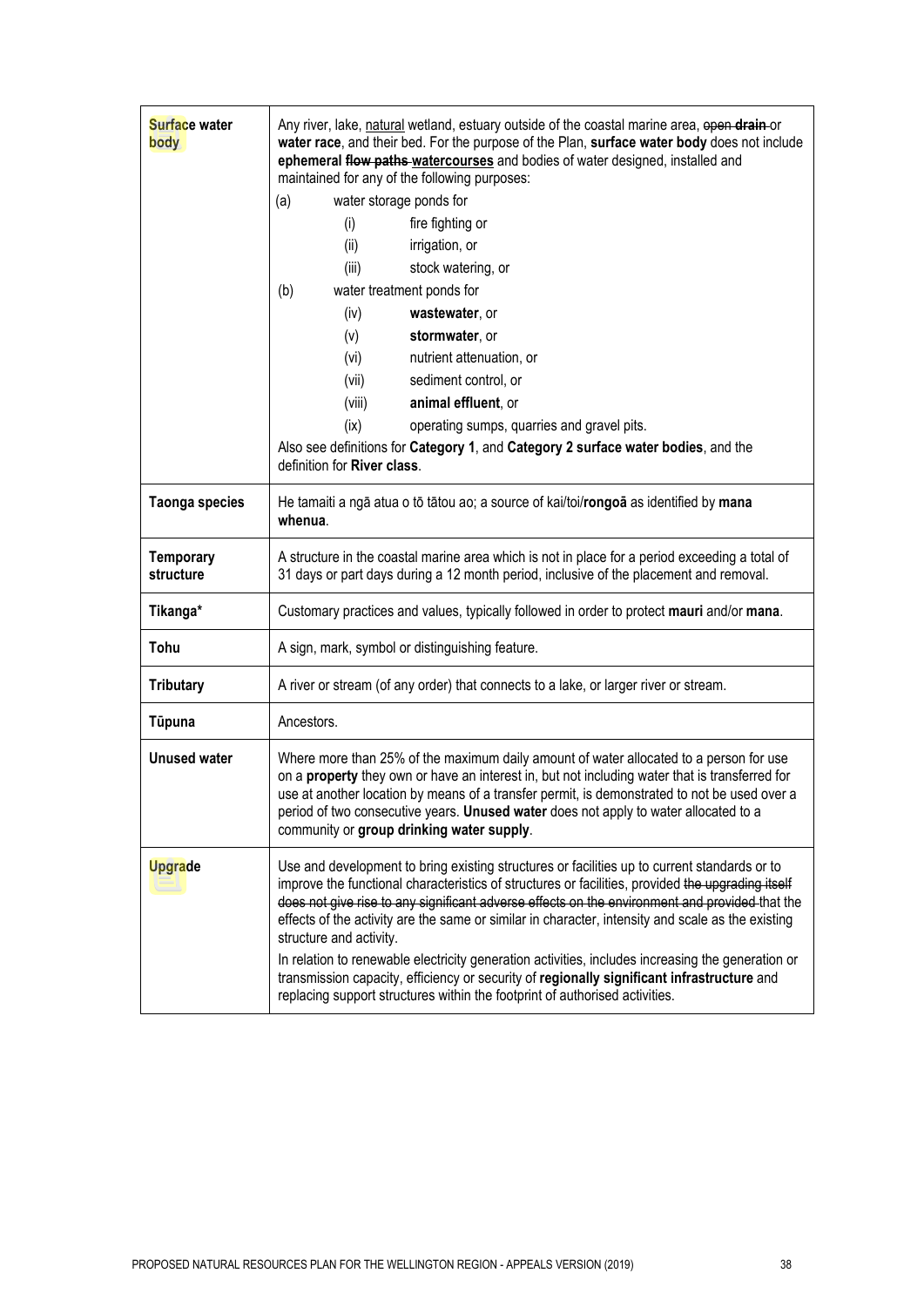| Vegetation<br>clearance                                      | The clearance or destruction of woody vegetation (exotic or native) by mechanical or<br>chemical means, including felling vegetation, spraying of vegetation by hand or aerial means,<br>hand clearance, and the burning of vegetation.                                                                                                                                                                                                                                                                                                                                                |
|--------------------------------------------------------------|----------------------------------------------------------------------------------------------------------------------------------------------------------------------------------------------------------------------------------------------------------------------------------------------------------------------------------------------------------------------------------------------------------------------------------------------------------------------------------------------------------------------------------------------------------------------------------------|
|                                                              | Vegetation clearance does not include:                                                                                                                                                                                                                                                                                                                                                                                                                                                                                                                                                 |
|                                                              | any vegetation clearance, tree removal, or trimming of vegetation associated<br>(a)<br>with the Electricity (Hazards from Trees) Regulations 2003, and                                                                                                                                                                                                                                                                                                                                                                                                                                 |
|                                                              | any vegetation clearance or vegetation disturbance covered by the Resource<br>(b)<br>Management (National Environmental Standards for Plantation Forestry)<br>Regulations 2017, and                                                                                                                                                                                                                                                                                                                                                                                                    |
|                                                              | any vegetation clearance associated with the repair and maintenance of existing<br>(c)<br>roads and tracks, and                                                                                                                                                                                                                                                                                                                                                                                                                                                                        |
|                                                              | the removal of an individual shrub or tree or a standalone clump of trees or<br>(d)<br>shrubs no larger than 20m <sup>2</sup> .                                                                                                                                                                                                                                                                                                                                                                                                                                                        |
| <b>Vegetation and</b><br>sediment removal<br>management plan | A vegetation and sediment removal management plan is an operational document that<br>describes how the removal of aquatic vegetation and/or accumulated sediment from the bed<br>of a highly modified river or stream and other streams used to convey stormwater in an<br>urban area by a local authority will be managed in accordance with any relevant objectives<br>and policies identified in the Plan.                                                                                                                                                                          |
| <b>Vegetative bank</b><br>edge protection                    | The use of anchored willows or poplars to maintain an alignment of a river bank and prevent<br>erosion. This includes tree groynes and tethered willows, but excludes rock linings or rock<br>groynes.                                                                                                                                                                                                                                                                                                                                                                                 |
| Vertebrate toxic<br>agent                                    | Any substance, whether inorganic, human made or naturally occurring, modified or in its<br>original state, that is used to eradicate, modify or control vertebrate animals including<br>possums, rats and mustelids. Vertebrate toxic agents are regulated under the Hazardous<br>Substances and New Organisms Act 1996 and the Agricultural Compounds and Veterinary<br>Medicines Act (1997). The Resource Management (Exemption) Regulations 2017 identify<br>some vertebrate toxic agents that are exempt from s15 of the RMA, subject to meeting<br>conditions of the Regulations. |
| Wairarapa Moana                                              | Includes the water and beds of Lake Wairarapa and Lake Onoke, the publicly owned<br>reserves adjacent to the lakes, the connections between the lakes and wetlands and the<br>ecological systems within those areas.                                                                                                                                                                                                                                                                                                                                                                   |
| Waka                                                         | Canoe.                                                                                                                                                                                                                                                                                                                                                                                                                                                                                                                                                                                 |
| Waka ama                                                     | Outrigger canoe.                                                                                                                                                                                                                                                                                                                                                                                                                                                                                                                                                                       |
| Wastewater                                                   | Liquid waste (and liquids containing waste solids) from domestic, industrial or commercial<br>premises, including, but not limited to, human effluent, grey water, sullage and trade waste,<br>but excluding stormwater.                                                                                                                                                                                                                                                                                                                                                               |
| Wastewater<br>network                                        | A community reticulated wastewater system, including, but not limited to, a network of<br>devices, pipes and pump stations, designed to accept and transport wastewater from<br>properties to a treatment plant and then to disposal.                                                                                                                                                                                                                                                                                                                                                  |
| <b>Water harvesting</b>                                      | Taking water from waterbodies when the amount of water is plentiful, and storing it outside<br>the waterbody.                                                                                                                                                                                                                                                                                                                                                                                                                                                                          |
| <b>Water race</b>                                            | A watercourse as shown on Map 28.                                                                                                                                                                                                                                                                                                                                                                                                                                                                                                                                                      |